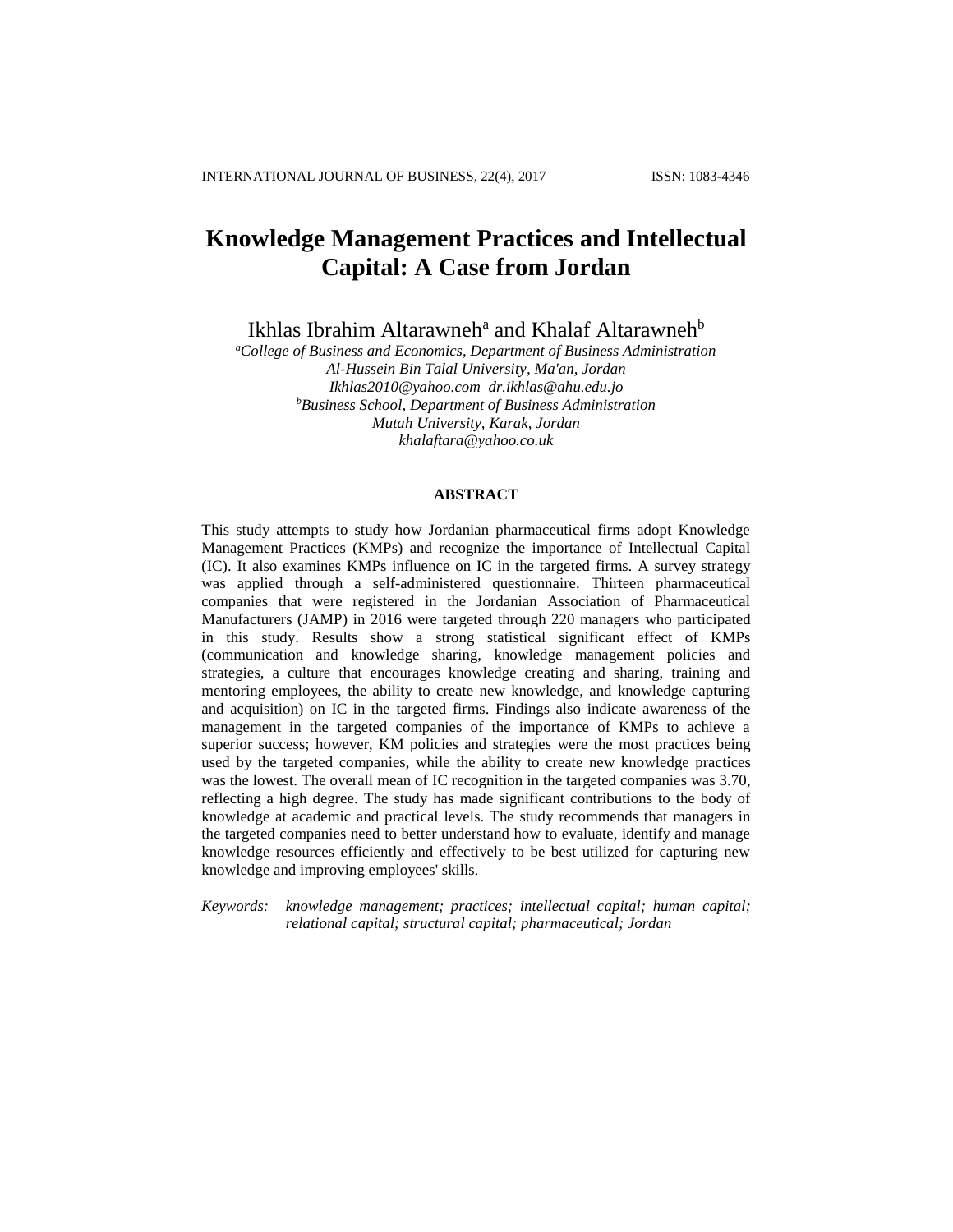#### **I. INTRODUCTION**

Knowledge management (KM) has become a crucial issue as organizations live in the knowledge era, which is likely to have a radically different outlook and which will entail a new business scope to pass through. The knowledge-based view considers knowledge as a firm's most vital strategic resource (Grant, 1996) since potential competitive advantages are derived from this asset. Furthermore, knowledge acquires greater value when it forms part of a knowledge creation or transfer process. In this way, firms will achieve success if they create new knowledge, spread the knowledge throughout the firm and integrate it into new technologies and products (Nonaka and Takeuchi, 1995). Knowledge can lead to innovation, improvement of business processes and overall business performance (Cate, 2006).

Previous researches have shown that the creation and transfer of knowledge, as well as knowledge embedded in the interactions of people, tools, and tasks, provides a basis for success in firms (Argote and Ingram, 2000). Also, the focus on resources that are developed within the organization and difficult to imitate has derived organizational knowledge as a leading source of competitive advantage (Spender, 1996). Studies realized that performance, efficiency and effectiveness in organizations can be improved through the implementation of appropriate KM Practices (KMPs) and Intellectual Capital (IC) rather than physical and finance assets (Chai et al., 2010; Nonaka, 2007). According to Kasim (2008), KMPs appear to be essential factors for any organization to be competitive and to ensure its survival.

Theoretically, the groundwork of the relationship between KM and IC is deeply rooted in the contemporary literature; however, the empirical and experiential evidence on this relationship is still thin and the number of discussions on the relationships between KMPs and IC dimensions is fairly a small number. Therefore, the main objectives of this study are to examine to what extent do Jordanian pharmaceutical firms adopt KMPs and recognize their importance, to examine to what extent are Jordanian pharmaceutical firms aware of the importance of IC, and importantly, to investigate whether KMPs influence IC in the targeted firms. It is important to mention that the Jordanian pharmaceutical industry was targeted in this study because there was a lack of management studies of this important industry. In addition, this industry is considered to be a leading industry in Jordan with a high reputation and occupying a prominent position at home and abroad as an innovative, important, and knowledgeable industry that contributes significantly to the Jordanian economy. Moreover, the knowledge-based industries such as the pharmaceutical industry tend to focus more on IC and KMPs issues. Therefore, it is the appropriate industry to be targeted in this study.

#### **II. LITERATURE REVIEW AND HYPOTHESIS DEVELOPMENT**

#### **A. Knowledge Management Definitions**

There are many definitions of the notion of KM that have been proposed in the literature. Chawla and Joshi (2010) argue that there is no fixed definition for KM abroad; rather it is a multi-disciplinary concept. Table 1 summarizes the definitions of KM based on literature review.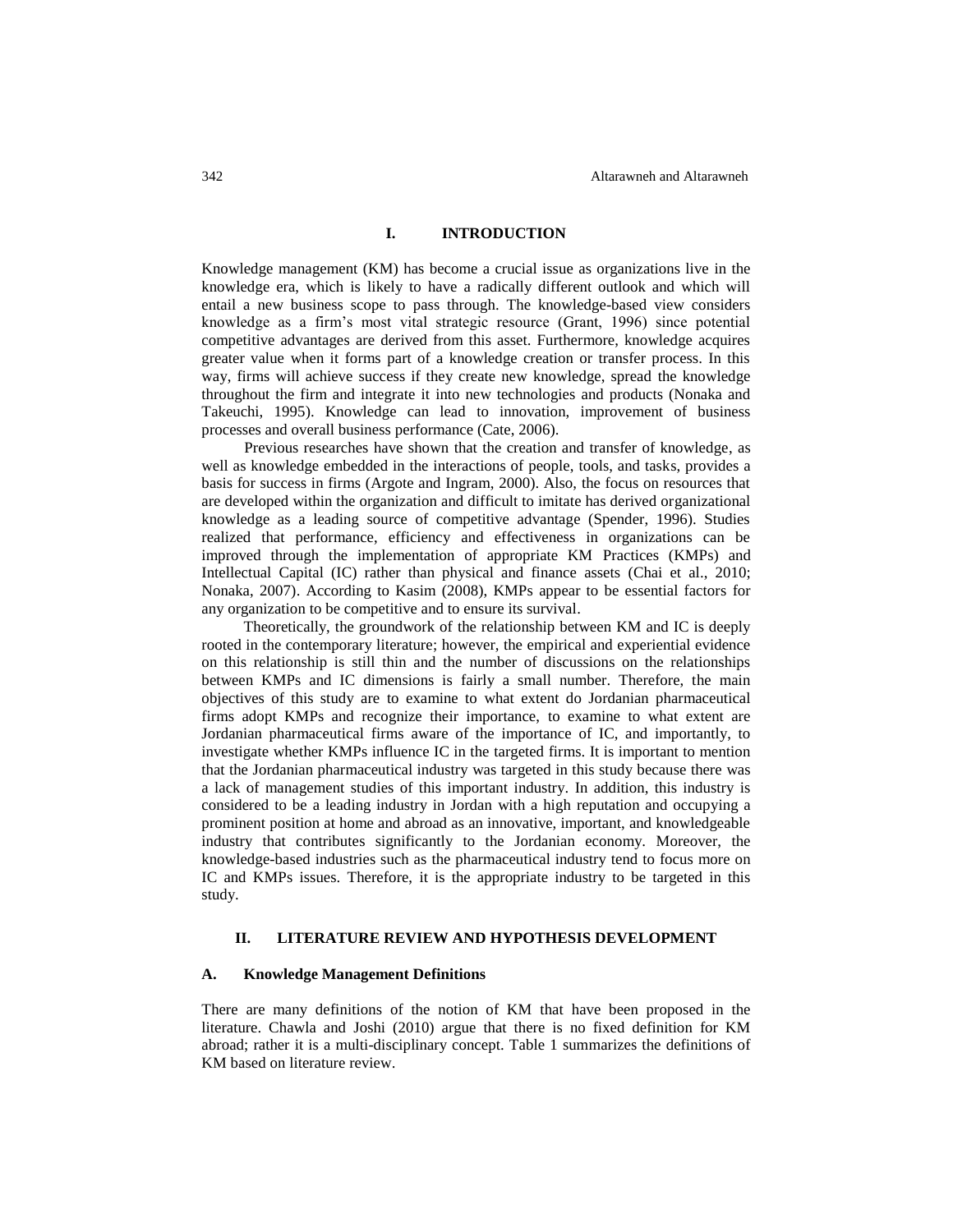| Knowledge management's definitions                                                                                                                                                                                                                                                                                                         |                               |
|--------------------------------------------------------------------------------------------------------------------------------------------------------------------------------------------------------------------------------------------------------------------------------------------------------------------------------------------|-------------------------------|
| <b>Definitions</b>                                                                                                                                                                                                                                                                                                                         | Author(s)                     |
| KM is a set of functions concerned with exploitation and development of                                                                                                                                                                                                                                                                    |                               |
| the knowledge resources in the organization, taking into account the other                                                                                                                                                                                                                                                                 | Davenport et al.              |
| objectives.                                                                                                                                                                                                                                                                                                                                | (1998)                        |
| KM is the "process that creates or locates knowledge and manages the<br>dissemination and use of knowledge within and between organizations."                                                                                                                                                                                              | Darroch (2003)                |
| KM is any process (formal or informal) that facilitates crating,<br>distribution, and application of for the sake of decision making process.                                                                                                                                                                                              | Walczak (2005)                |
| KM is a function strategy of developing organizational performance and<br>strategic position through getting the accurate knowledge to the right<br>people at the right time in order to make the right decisions and actions.                                                                                                             | Halawi et al. (2006)          |
| KM is the effort of an organization improves, communicates and<br>leverages intellectual capital as a fundamental resource for CA.                                                                                                                                                                                                         | Chesebrough<br>(2006)         |
| KM is about managing all the information resources via a systematic and<br>integrated approach by means of identifying, sharing and managing all<br>the information related. These information resources might include<br>databases, procedures, policies and documents as well as skills and<br>expertise held by individuals and groups. | Singh et al. (2006)           |
| KM may be defined as a system which provides strategic, process, and<br>technology to share information and experiences and use the min<br>problem-solving and decision-making process more effectively.<br>KM is the purposeful and systematic coordination of all elements related                                                       | Freeze and<br>Kulkarni (2007) |
| to knowledge in terms of people, technology infrastructure, processes and<br>organizational structure.                                                                                                                                                                                                                                     | Dalkir (2007)                 |
| KM is about transferring and sharing Knowledge from one entity to<br>another within the organization via a systematic processes, activities and<br>events.                                                                                                                                                                                 | Mu et al. (2008)              |
| KM is a technical methodology that works to improve the company's<br>ability to create, acquire and organize knowledge in order to enhance the<br>ability to make decisions and formulate strategies.                                                                                                                                      | Ooi (2009)                    |
| KM is the process through which organization share knowledge among<br>individuals, groups, departments and other stakeholders to develop best<br>practices and create value from their intellectual capital and knowledge-<br>based assets that will improve their competitive position.                                                   | Singh and Soltani<br>(2010)   |
| KM is a process of creating, capturing, transforming,<br>sharing,<br>disseminating, and applying knowledge in a systematic approach in order<br>to achieve specific and long-term objectives.                                                                                                                                              | Goel et al. (2010)            |
| KM is about creating, transferring and applying knowledge by                                                                                                                                                                                                                                                                               | Laudon and Laudon             |
| developing a set of activities, practices and processes in an organization.                                                                                                                                                                                                                                                                | (2010)                        |
| KM applies systematic approaches to discover, capture, understand, and                                                                                                                                                                                                                                                                     | Chawla and Joshi              |
| utilize knowledge to create value.                                                                                                                                                                                                                                                                                                         | (2010)                        |
| KM may simply define as "doing what is needed to get the most out of                                                                                                                                                                                                                                                                       | Fernandez and                 |
| knowledge."                                                                                                                                                                                                                                                                                                                                | Sabherwal (2010)              |

**Table 1**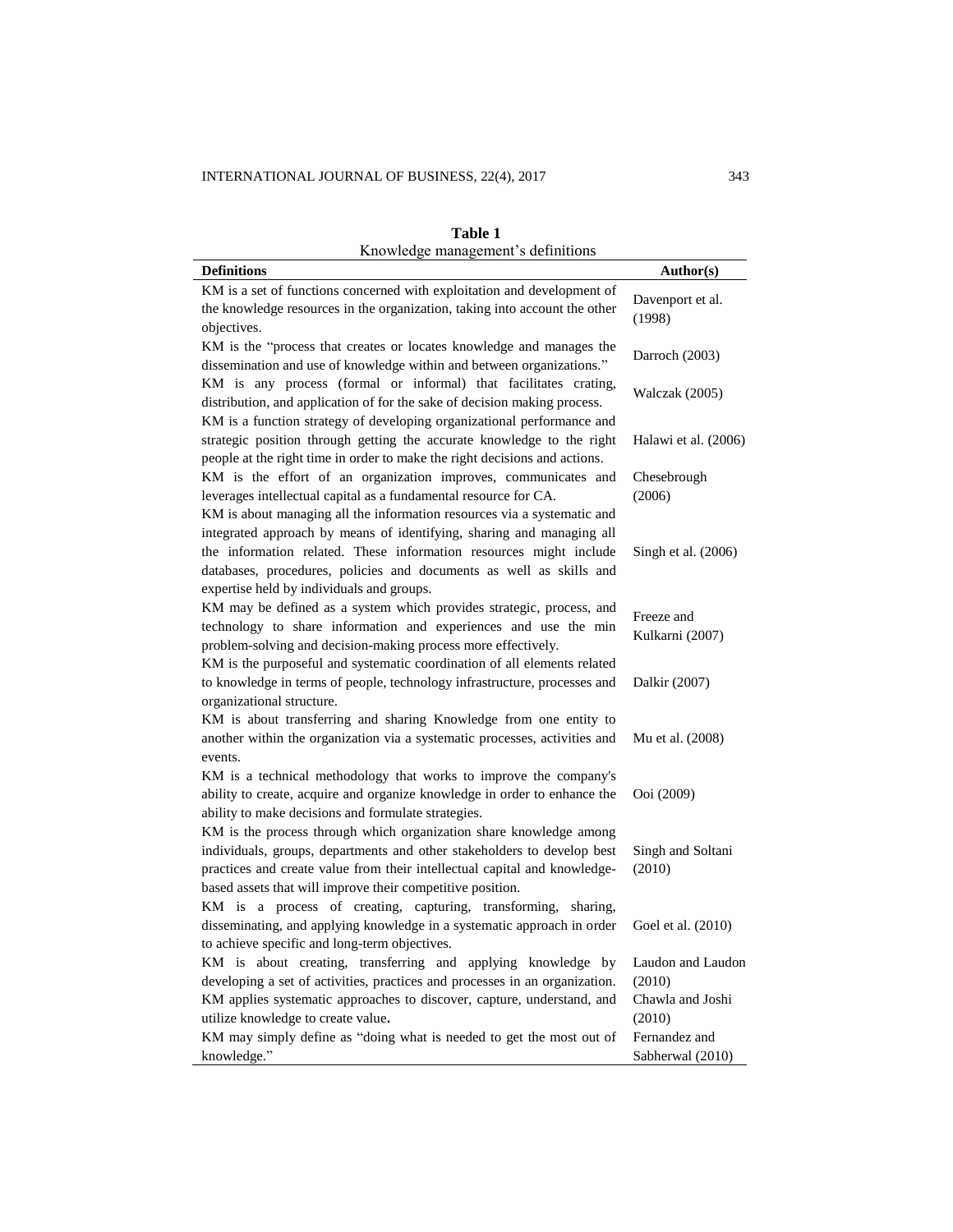344 Altarawneh and Altarawneh

KM is a set of processes, practices, procedures, approaches, and systems used for the generation, development and renewal of the knowledgeresources in to capabilities that organization can take advantage of to avoid threats and seize opportunities quickly and proficiently, to create market value and gain sustainable competitive advantage. Mostaghfir and Schiuma (2013)

# **B. KM Practices (KMPs) Dimensions and Measurements**

KM is managed through particular practices, so one definition of KM is "a set of practices and activities involved in manipulating the stocks and flows of knowledge in the firm starting from discovering and creating knowledge to how it is harvested, stored and reused in new related situations" (Li et al., 2011, p. 402). There are two main types of KMPs that are generally employed in organizations: the first one is associated with human resources management (HRM), and the second one is related to information and communication technology (ICT). Both of these practices are constructed in two types of business strategies - personalization and codification - but in a different way. In personalization strategy, IT facilitates discussions, chatting, conversations and exchanges of the tacit knowledge among people, thus, people are motivated for directly knowledge sharing. In codification strategy, people are connected with reusable codified knowledge which IT is heavily invested in, thus, people have easy access to use and contribute to document databases (Andreeva and Kianto, 2012).

Within the literature there are no constant dimensions identified to measure KMPs. Recently, Zack et al. (2009) defined KMPs as all the knowledge managementrelated activities and functions within the organization. They identified four dimensions of KMPs to measure their relationship with organizational performance: organizational culture that encourages knowledge sharing and creation; the ability to locate and share existing knowledge; the ability to generate and create new knowledge; and regards for the strategic value of knowledge and learning. Table 2 summarizes the literature review on KMPs.

For the purpose of this study, six dimensions of KMPs were identified, namely, communication and knowledge sharing, KM policies and strategies, a culture to encourage knowledge creating and sharing, training and mentoring employees, the ability to create new knowledge, and knowledge capturing and acquisition. The following sections briefly describe these practices:

 **Communication and knowledge sharing:** Knowledge must be shared among individuals to be more valuable to the organization. According to Fitz (2000), most of the organizations invest in technology infrastructure such as hardware, software and network. However, to justify their investments, employees should have the abilities to use these systems and tools for knowledge sharing and use the stored knowledge and information for problem solving, decision making and other related activities. It is the role of KM to assure that effective communication channels are in place to facilitate the process of knowledge sharing.

 **KM strategies and policies:** Knowledge management strategies and policies play a crucial role in unlocking and leveraging different types of knowledge. Implementing KM strategies enables an organization to learn from its corporate memory, capture knowledge, share knowledge, and to identify competencies in order to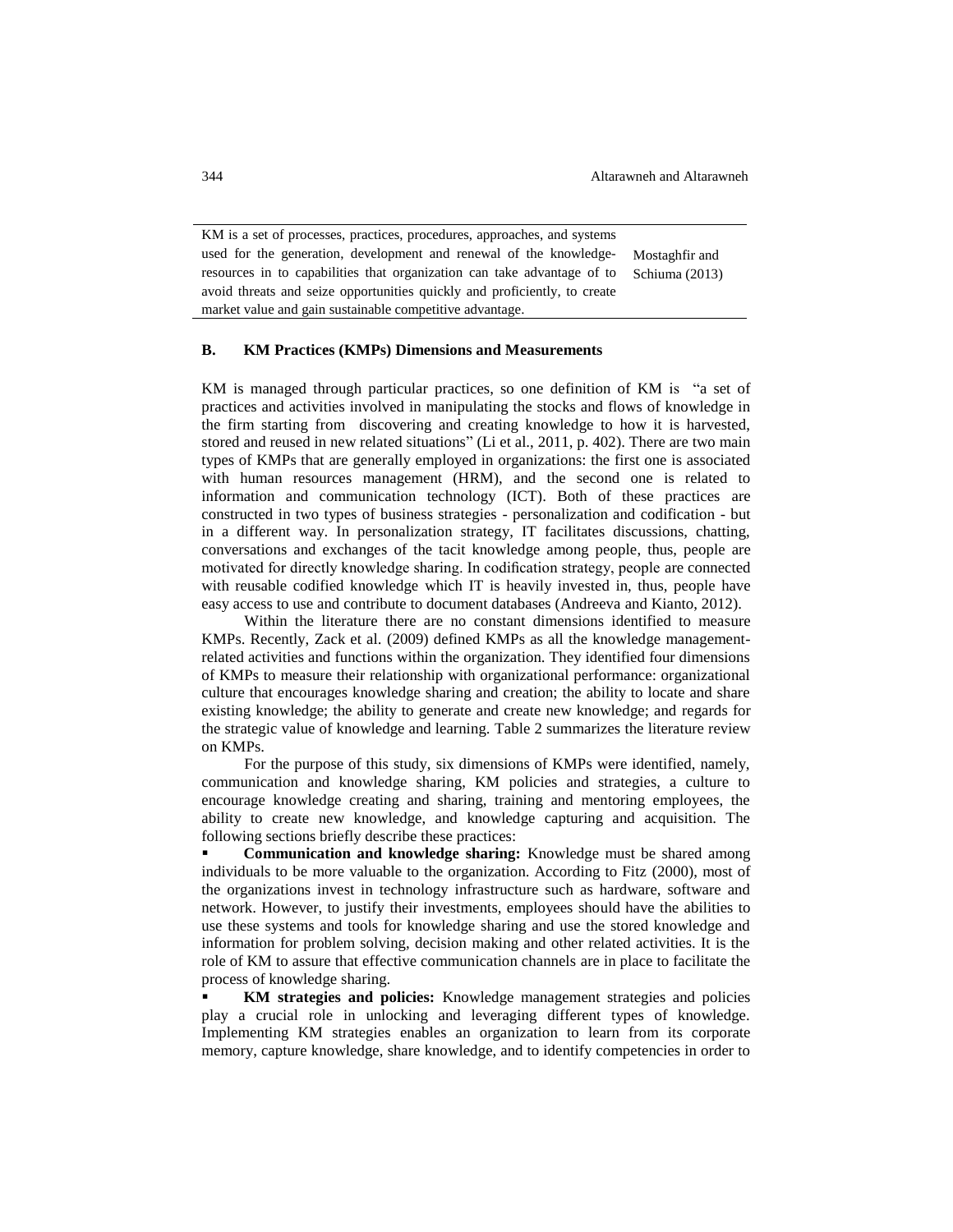become a forward thinking and learning organization (Robinson et al., 2005). KM strategies should serve corporate strategies, and help an organization to achieve its goals and objectives.

| KMP's dimensions                     |                                                                                                                                                                                  |  |  |  |  |  |
|--------------------------------------|----------------------------------------------------------------------------------------------------------------------------------------------------------------------------------|--|--|--|--|--|
| Author(s)                            | <b>KMPs Dimensions</b>                                                                                                                                                           |  |  |  |  |  |
|                                      | Generating knowledge; Storing knowledge; Disseminating knowledge;                                                                                                                |  |  |  |  |  |
| Li et al. (2012)                     | Applying knowledge                                                                                                                                                               |  |  |  |  |  |
| Zack et al. (2009)                   | The ability to share existing knowledge; The ability to create new                                                                                                               |  |  |  |  |  |
|                                      | knowledge; A culture that encourages knowledge creation and sharing"                                                                                                             |  |  |  |  |  |
| Ramachandran et al.<br>(2013)        | Generating knowledge; Codifying knowledge; Transferring knowledge                                                                                                                |  |  |  |  |  |
| <b>OECD</b> (2002)                   | Communication; Training and mentoring; Policies and strategies;                                                                                                                  |  |  |  |  |  |
|                                      | Knowledge capturing and acquisition; Leadership; Incentives                                                                                                                      |  |  |  |  |  |
| Edvardsson and<br>Oskarsson (2011)   | Knowledge capturing; KM strategies; Knowledge sharing                                                                                                                            |  |  |  |  |  |
| <b>Baquero</b> and Schulte<br>(2007) | Knowledge sharing; KM policies and strategies; Ability to capture                                                                                                                |  |  |  |  |  |
|                                      | knowledge; A culture that encourages knowledge; Capturing and sharing;                                                                                                           |  |  |  |  |  |
|                                      | Employees involvement in the work place                                                                                                                                          |  |  |  |  |  |
| Chawla and Joshi                     | A culture that encourages knowledge creation and sharing; Leadership in                                                                                                          |  |  |  |  |  |
| (2010)                               | KM; KM processes; KM technology                                                                                                                                                  |  |  |  |  |  |
| Schiuma et al. (2012)                | Utilizing information and communication; Technologies (ICT) practices for<br>managing; Knowledge; Utilizing human resources management (HRM)<br>practices for managing knowledge |  |  |  |  |  |
|                                      | Knowledge capturing and acquisition; Knowledge dissemination;                                                                                                                    |  |  |  |  |  |
| Kasim (2008)                         | Knowledge responsiveness                                                                                                                                                         |  |  |  |  |  |
| Comican and                          | Knowledge generation; Knowledge storage; Knowledge representation;                                                                                                               |  |  |  |  |  |
| O'Sullivan (2003)                    | Knowledge access; Knowledge transfer                                                                                                                                             |  |  |  |  |  |
| Islam et al. $(2008)$                | Knowledge acquisition; Knowledge sharing                                                                                                                                         |  |  |  |  |  |
| Gunasekaran and                      | Creating knowledge repositories; Facilitate knowledge transfer between                                                                                                           |  |  |  |  |  |
| Nagi (2006)                          | users                                                                                                                                                                            |  |  |  |  |  |

|              | Table 2 |  |
|--------------|---------|--|
| 73.4132 - 41 |         |  |

 **A culture that encourages knowledge creating and sharing:** Organizational culture has considerable contributions on the success of a KM project, and "perhaps the most difficult constraint that knowledge managers must deal with" (Davenport et al., 1998). Therefore, in order to encourage employees to share their knowledge and ideas, knowledge managers must create a friendly organizational culture (Tahir et al., 2013).

 **Training and mentoring employees:** For a superior management of human resources, a successful organization invests in their employees to increase their skills, capabilities, knowledge, and experiences (Ulrich, 1997). Training and mentoring employees, according to OECD (2003), can be defined with five items: providing informal training programs that are related to KM; providing formal training programs that are related to KM; using formal and informal practices of mentoring; encouraging employees to continue their education for successfully completed courses related to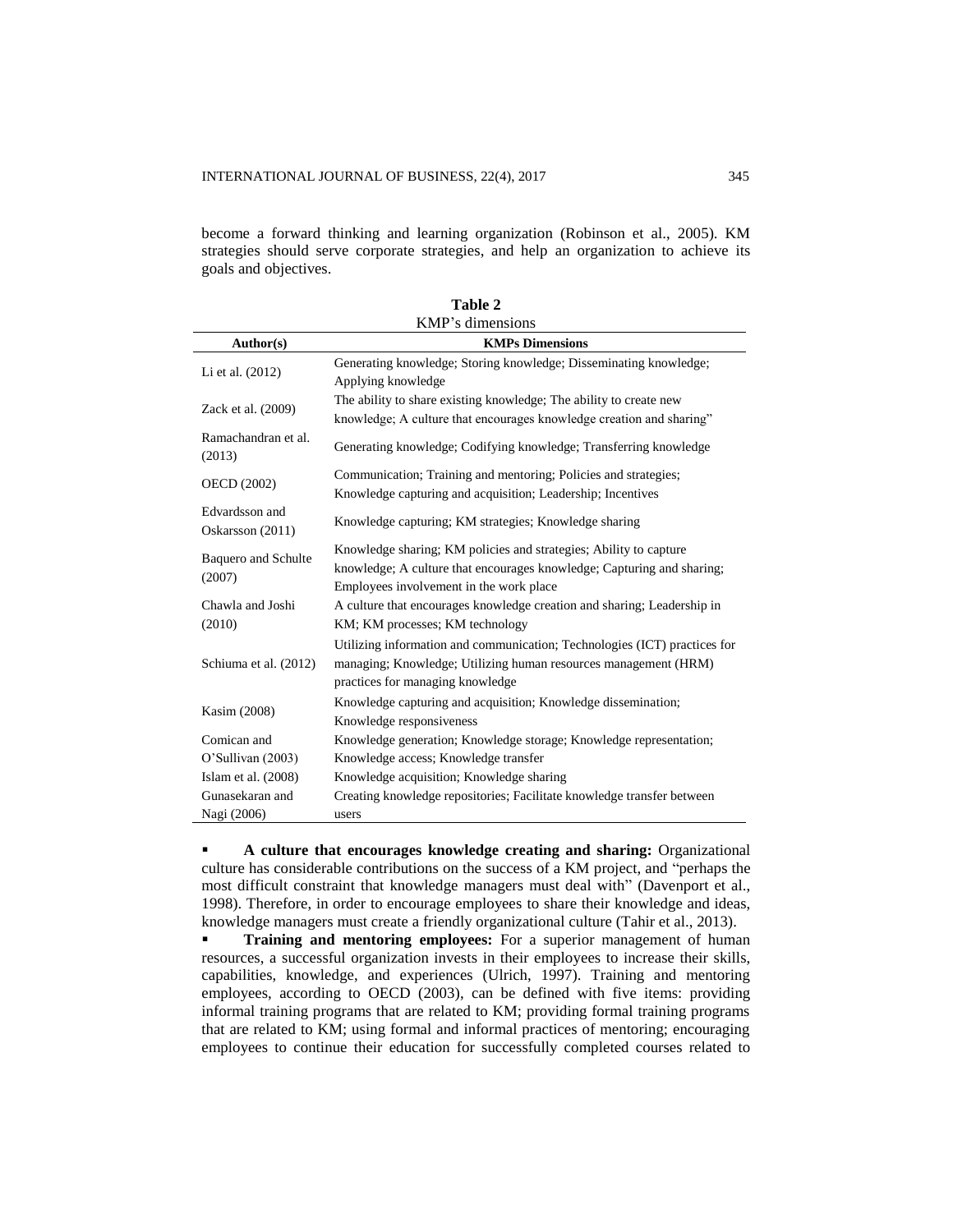their work by reimbursing tuition fees; and offering training programs for workers in order to develop their skills and to be updated with what is new.

 **Ability to create new knowledge:** Creating new knowledge is a process of adding value to existing knowledge through innovation. Egbu et al. (2005) declare that for the purpose of survival, organizations need to create new knowledge, new skills and competences of the employees. Knowledge creation is a learning curve for the individual, as well as the organization. Knowledge creation and transfer can be developed through a four-mode model as follows:

 **Socialization** which is related to the transferring of tacit knowledge through social contact such as formal and informal discussions, simulations, skills, experience sharing, observations, and so on, among individuals within an organization. Externalization in which tacit knowledge is transformed into explicit knowledge in different forms, such as documents, symbols, metaphors, descriptions, hypotheses and models. Combination in which explicit knowledge is combined, categorized, and reclassified to create new explicit knowledge. Internalization -In this process, creating tacit knowledge from explicit knowledge through a process in which theoretical ideas change into concrete ones.

 **Knowledge capturing and acquisition:** Despite the rising interest in transferring and sharing knowledge, organizations may obtain no benefits unless they apply knowledge accurately in their work. However, knowledge acquisition practice may work as a base for knowledge sharing, and may serve as a linkage between knowledge sharing and knowledge application (Pacharapha and Ractham, 2012). Knowledge capturing is the practice of searching, finding, extracting knowledge from several resources and reusing the organizational goals and objectives that are knowledge related, and storing this knowledge for future use.

## **C. Importance of KMPs**

Effective KMPs help organizations to achieve higher productivity, to improve sharing knowledge by supporting high quality communication networks, to have good customer relations, and to increase the ability of capturing and acquiring knowledge from the third parties. KMPs enhances organizational performance and effectiveness by leveraging, creating, acquiring and applying knowledge within all the organizational activities (Wiig, 1999). In the same vein, Dalkir (2007) argues that KM is the purposeful systematic coordination of all elements related to knowledge in terms of people**,** technology infrastructure, processes and organizational structure. Newell et al., (2009) argue that KM improves the ways and strategies an organization can use to face environmental challenges and changes. KM helps organizations to mobilize their knowledge base or leverage their knowledge resources and intellectual capital in order to guarantee continuous innovation and competitive advantage. Indeed, KM approach aims primarily to improve knowledge while stimulating their creation and dissemination without neglecting the importance of knowledge implementation in the company functioning (Radding, 1998; Daft, 2001; Skyme, 2001; Singh and Soltani, 2010; Edvardsson and Durst, 2013).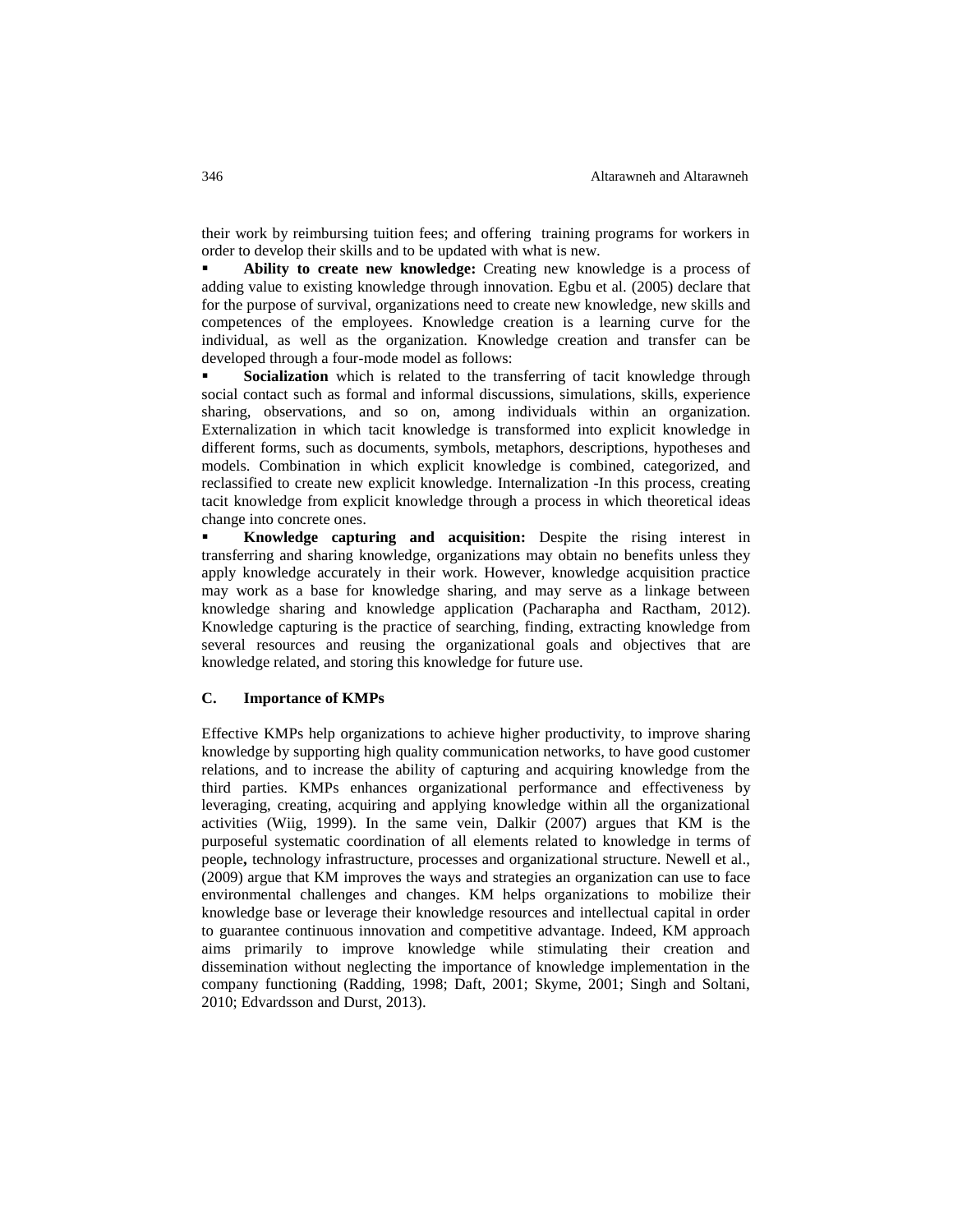# **D. Intellectual Capital**

Intangible assets are increasingly becoming important to determine organizational success. According to Bontis (2004), this success is credited with having coined the term, "Intellectual Capital" (IC), to refer to these assets and used it to emphasize the importance of general knowledge as essential to growth and development. Successful and competitive organizations tend to be those that are continually concerned and aware of the importance of IC. IC capital is the collective knowledge of individuals in organizations and who have most significantly improved the organizational competitive position by adding value to customers. This knowledge can be used to produce wealth, increase the output of physical assets, enhance the value of other types of capital, and gain sustainable competitive advantages.

Numerous definitions and classifications of IC can be found in literature (Bontis, 1999; Stewart, 1997; Walsh et al., 2008; Seleim and Khalil, 2011; Kamukama et al., 2011). For example, Roos et al. (2005) indicate that IC is all the resources that are not shown on the balance sheet and all the intangible assets which are considered by the contemporary accounting methods such as brands, patents, and trademarks. IC includes the sum of its members' knowledge. According to Roos et al. (2005), there are four dimensions for IC: human capital, organizational capital, renewal capital, and relational capital. Organizational or structural capital is everything that remains in the company after employees go home. Human capital is about generating intellectuality through employee attitudes, competences and intellectual agility.

Moreover, Brooking (1996) defines IC as the combined intangible assets of market, intellectual property, and human-centered and infrastructure assets, which enable the firm to function. According to him, IC is divided into four components, namely, market assets, intellectual property, human capital, and infrastructure assets. In addition, Stewart (1997) states that IC is the intellectual materials including knowledge, intellectual property, information, and experience that can be utilized to create wealth. There are four components for IC according to Stewart: structural capital is about IT, where it can be embedded; human capital is about anything related to employees in terms of skills, knowledge and experience, and views employees as the most important assets in the organization; intellectual property includes trademarks, plans and all patents; and customer capital which is about all the market information used to captured and retain customers.

Furthermore, Bontis (2003) defined IC as the pursuit of effective use of knowledge as a finished product to be opposed to information as the raw material. Bontis also identifies three dimensions to measure the IC: human, relational and structural capital. Human capital represents the organizational knowledge stock as represented by its employees. He adds that human capital is a foundation of innovation and strategic renewal, whether it is from reengineering new processes, throwing out old files, improving individual skills, or from brainstorming in the research lab. Structural capital, according to Bontis (2003), includes all the stocks of knowledge that create value to the organization and not related to humans such as processes, manuals, databases, strategies, routines and organizational charts. He also argues that if an organization has poor systems, policies and procedures, the overall IC will not reach its complete potential.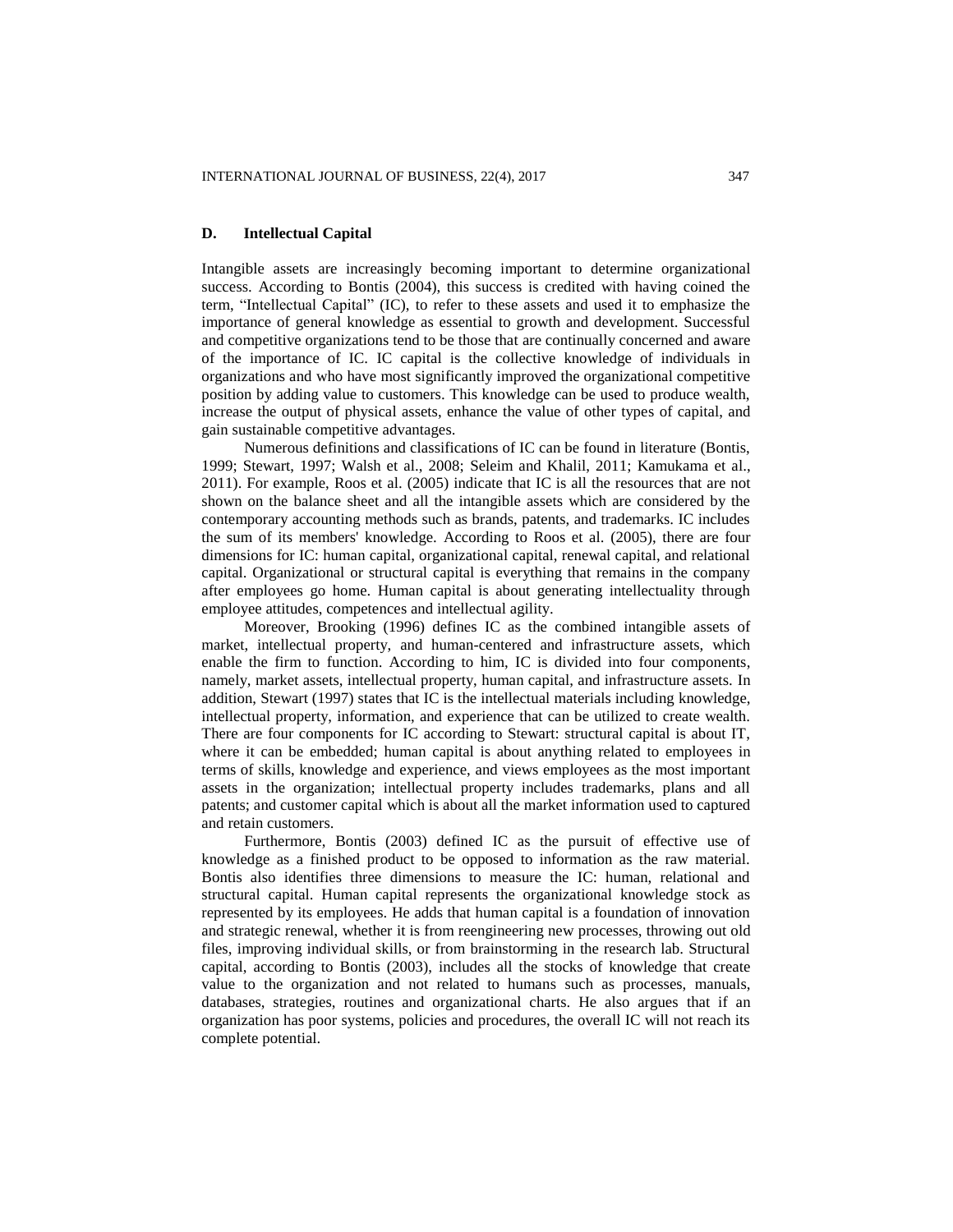As mentioned before, IC cannot be measured via traditional accounting methods, which are mostly based on tangible assets. There are many important non-financial items included with the measurement of IC, such as innovation, knowledge, human skills and experiences, and customer and employee satisfaction. Chen et al., (2004) categorize IC measurements into four elements, namely, human, structural, innovation, and customer capital.

 **Human capital**: a mixture of an employee's attitude, competence and creativity. An Employee's competence includes skills, experiences and talents. An employee's attitude includes motivation and satisfaction. An employee's competence refers to the employee's learning ability, qualities and strategic leadership. On the other hand, an employee's attitude might be identified by corporate value, employee turnover rate, and the degree of employee satisfaction. An Employee's creativity allows them to use their knowledge in flexible ways and to make innovations constantly. An Employee's creativity indicators could be creative ability and their ability to create new ideas.

 **Structural capital**: includes organizational culture, business routines, organizational structure, informational systems, organizational learning, and operational processes. Corporate culture is the way a company acts in terms of values, beliefs, faith and behavior shared by all the staff. Organizational structure includes both a formal and informal organizational relationship which consists of the power relationship, authority and responsibility positions, and the control system. Organizational learning is the result of the regular learning, accumulating knowledge, and coping with changes.

 **Innovation capital**: presents new products, services, materials, markets and technologies. Innovation capital is the competences and abilities used to bring new technology, new product, or new service in order to meet and satisfy customers' needs and wants. Innovation capital has become a significant driver for a continuous improvement. There are three categories for innovation capital: innovational mechanism, innovational achievements, and innovational culture.

 **Customer capital**: is the value rooted in the relationships with the key stakeholder that a company develops when it conducts business*.* According to Chen et al. (2004), customer capital can be categorized into the following: the basic abilities of marketing; customer loyalty; and intensity of the market. The basic ability of marketing helps an organization to increase its market strength, a customer's loyalty and competitiveness. Market intensity refers to the current status of the market and its potential, while a customer's loyalty can be built up through customer satisfaction.

Moreover, Delgado et al. (2011) classified IC into three major components, namely, human, organizational and relational capital. Human capital includes the experiences, skills, knowledge, abilities and attitudes possessed by organizational members. Organizational capital consists of all the intangible assets that shape the organizational structure, culture and all the internal organizing principles. Organizational capital, according to them, enhances the flow of knowledge, provides consistency and guidance, and improves organizational effectiveness through coordination because it combines different functions of the company. Finally, relational capital is about the intangible assets that an organization captures when it obtains and maintains successful relationships with certain stakeholders such as suppliers and customers. Relational capital emphasizes relationship processes the organization can maintain with the external stakeholders.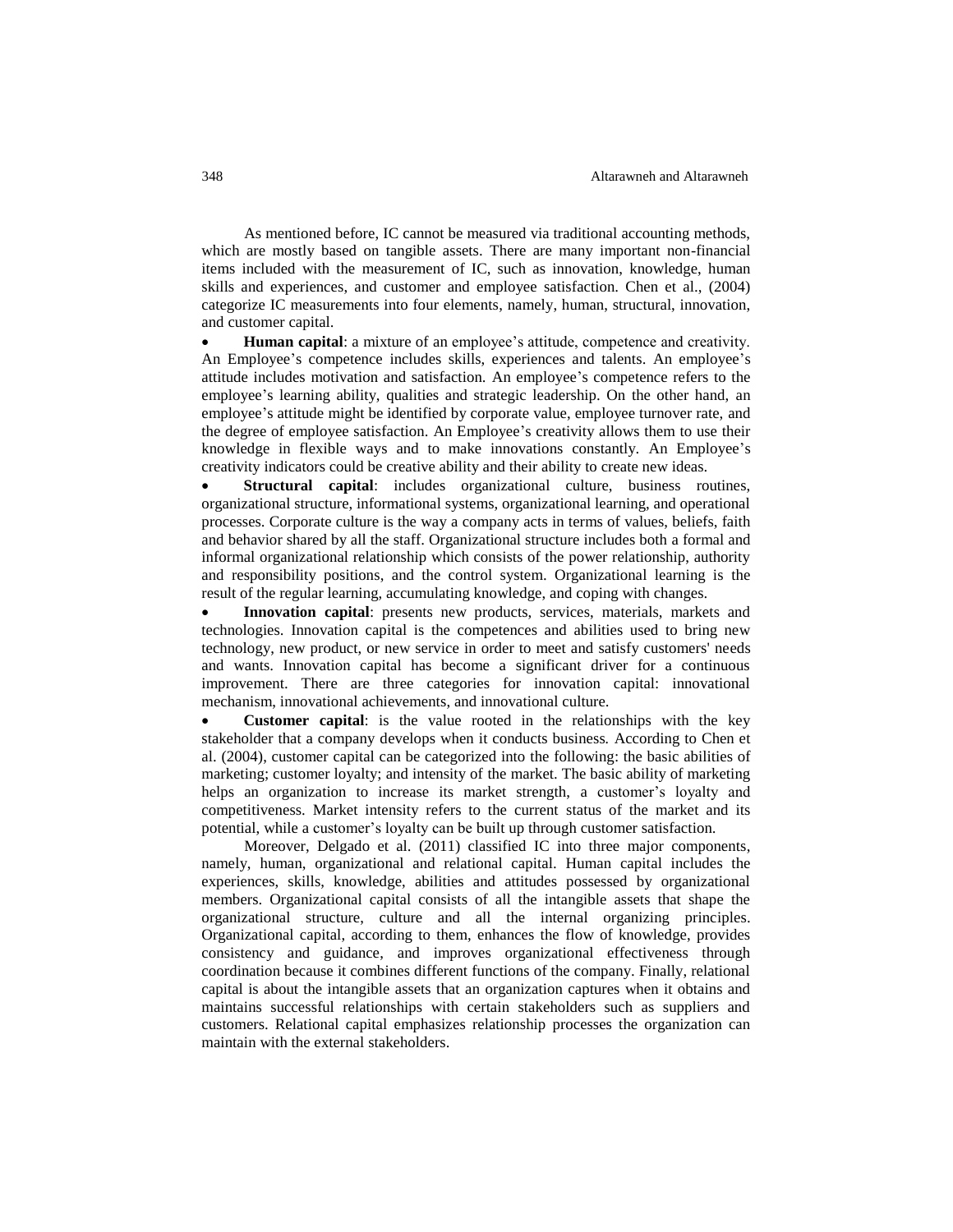For the purpose of this study, it can be concluded that IC is intangible assets that create value for the organization separately and jointly with tangible assets. It includes three elements, namely, human capital, organizational or structural capital, and relational capital. Human capital is about the value generated from knowledge, innovation, innovative skills, employee satisfaction, employee loyalty, organization know-how, skills, creativity, and experiences that employees take home when they leave the organization after work. Relational capital is defined as the knowledge resources linked to the external relationships with the firm's stakeholders such as customers, suppliers, investors, creditors, or other organizations. Structural capital is defined as the value of the knowledge assets that stays within the firm when people have left their workplace. It comprises organizational routines, procedures, systems, cultures, intellectual property, information systems, and databases.

Based on the above reviewed literature, the following hypotheses are developed for the purpose of this study:

The main hypothesis **H1:** There is no significant effect of knowledge management practices (communication and knowledge sharing, knowledge management policies and strategies, a culture that encourages knowledge creating and sharing, training and mentoring employees, the ability to create new knowledge, and knowledge capturing and acquisition) on intellectual capital in the Jordanian pharmaceutical companies.

# **The main hypothesis is divided into six sub-hypotheses:**

- **H1-1:** There is no significant effect of communication and knowledge sharing on intellectual capital in the Jordanian pharmaceutical companies.
- **H1-2:** There is no significant effect of knowledge management policies and strategies on intellectual capital in the Jordanian pharmaceutical companies.
- **H1-3:** There is no significant effect of a culture that encourages knowledge creating and sharing on intellectual capital in the Jordanian pharmaceutical companies.
- **H1-4:** There is no significant effect of training and mentoring employees on intellectual capital in the Jordanian pharmaceutical companies.
- **H1-5:** There is no significant effect of the ability to create new knowledge on intellectual capital in the Jordanian pharmaceutical companies.
- **H1-6:** There is no significant effect of knowledge capturing and acquisition on intellectual capital in the Jordanian pharmaceutical companies.

# **III. METHODOLOGY AND STUDY DESIGN**

The current study is considered as a quantitative explanatory study which aims to examine the relationship between KMPs and IC in Jordanian pharmaceutical companies. A survey strategy was applied through a self-administered questionnaire as the data collection method.

# **A. Population and Sampling**

Thirteen pharmaceutical companies that were registered in the Jordanian Association of Pharmaceutical Manufacturers (JAMP) in 2016 were targeted in this study. The entire population was chosen and surveyed, thus, the need for sampling was negated. The analysis unit was top and middle managers in the pharmaceutical firms. The total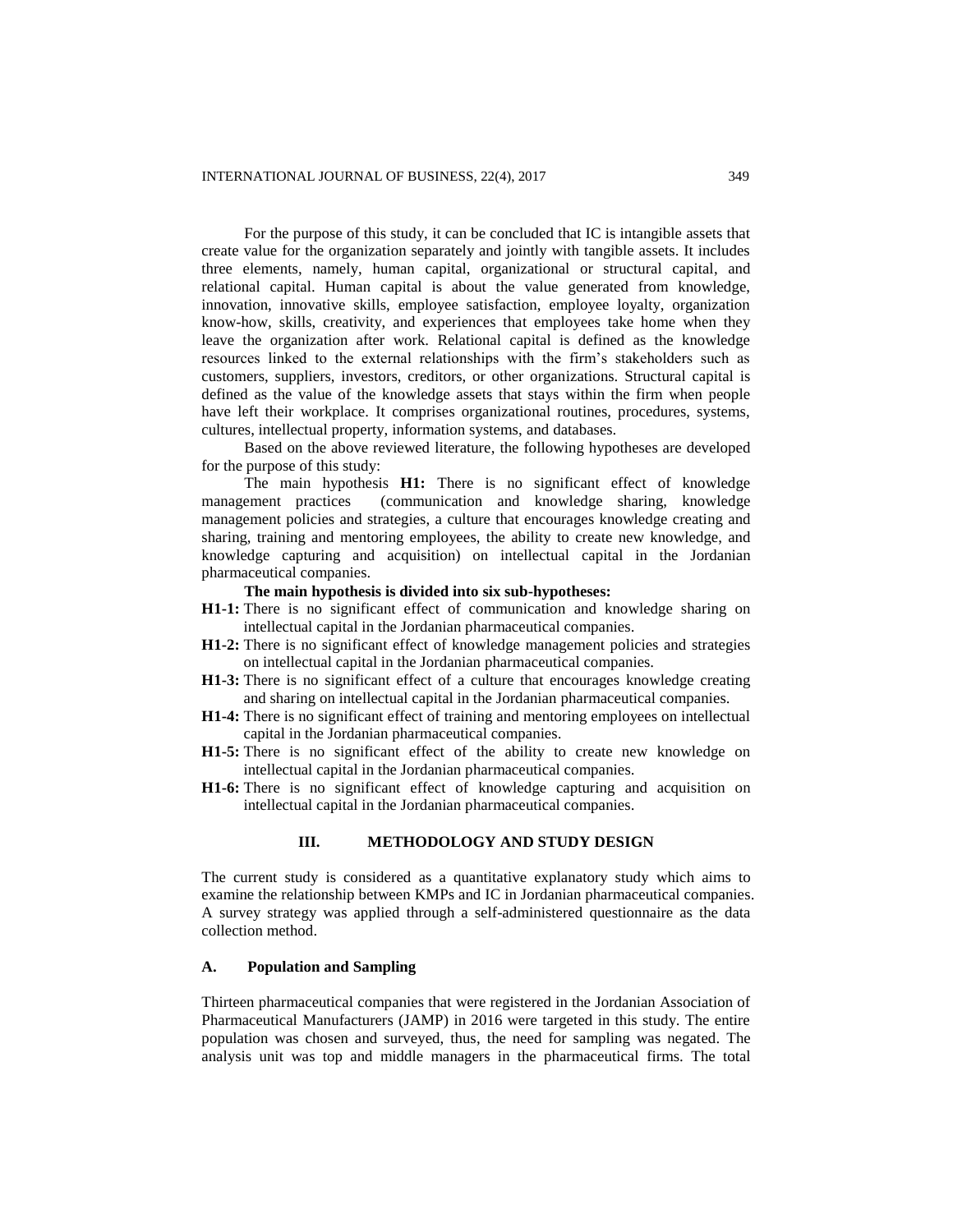number of all general managers, deputy managers, heads of departments and heads of divisions in the 13 companies was 220. All were targeted; however, 207 questionnaires were returned with a response rate of 94%, and two questionnaires were excluded as they were incomplete.

# **B. Data Collection Method**

A self-administered questionnaire, which was built based on the previous related studies, was the main primary data collection method, however, the item scales were modified to better fit the context of this study. The questionnaire consists of two parts. The first part includes the demographic information about the participants such as age, gender, work experience, academic levels and their positions in the company. The second part measures the variables' dimensions. A five points Likert Scale was used as follows: (1): Strongly disagree, (2): Disagree, (3): Uncertain, (4): Agree, and (5): Strongly agree. KMP's construct was measured through six dimensions:

 **Communication and knowledge sharing** (four items were adopted from Hamza (2008) and Singh and Sultani (2010)).

 **KM policies and strategies (**four items were adopted from Earl (2003), Hamza and Ismail (2008), and Seleim and Khalil (2011)).

 **Culture that encourages knowledge creating and sharing** (four items were adopted from Singh and Sultani (2010) and Saini (2013)).

 **Training and mentoring employees** (three items were adopted from Earl (2003), Bozbura (2007), and Seleim and Khalil (2011)).

 **The ability to create new knowledge** (four items were adopted from Zack et al. (2009), and Seleim and Khalil (2011)).

 **Knowledge capturing and acquisition (**three items were adopted from Earl (2003), Bozbura (2007), Seleim and Khalil (2011), Lopez and Alegre (2011), and Saini (2013)). IC was measured through three main dimensions:

 **Human capital** (three items were adopted from Bontis (2004), and Seleim and Khalil (2011)).

 **Relational capital** (three items were adopted from Bontis (2004), Seleim and Khalil (2011), and Suraj and Bontis (2012)).

 **Structural capital** (four items were adopted from Bontis (2004), Sharabati et al. (2010), Suraj and Bontis (2012), and Biri et al. (2013)).

# **IV. RESULTS AND HYPOTHESES TESTING**

# **A. Sample and Organizational Background Results**

Results in Table 3 show that 139 of the participants were males with a percentage of 67.8% and 66 were females shaping a percentage of 32.2%. This indicates that the number of males in the managerial levels of Jordanian pharmaceutical companies is almost double the number of females. It shows also the age of the largest group of the sample was 30-40 years old with the percentage of 36.1%. It can be figured out from Table 3 that most of the people who occupied managerial levels were young people with good work experience. This is an indication that the majority of workers in the managerial levels were a young age which is characterized by the ability to tender and innovate like the pharmaceutical industry.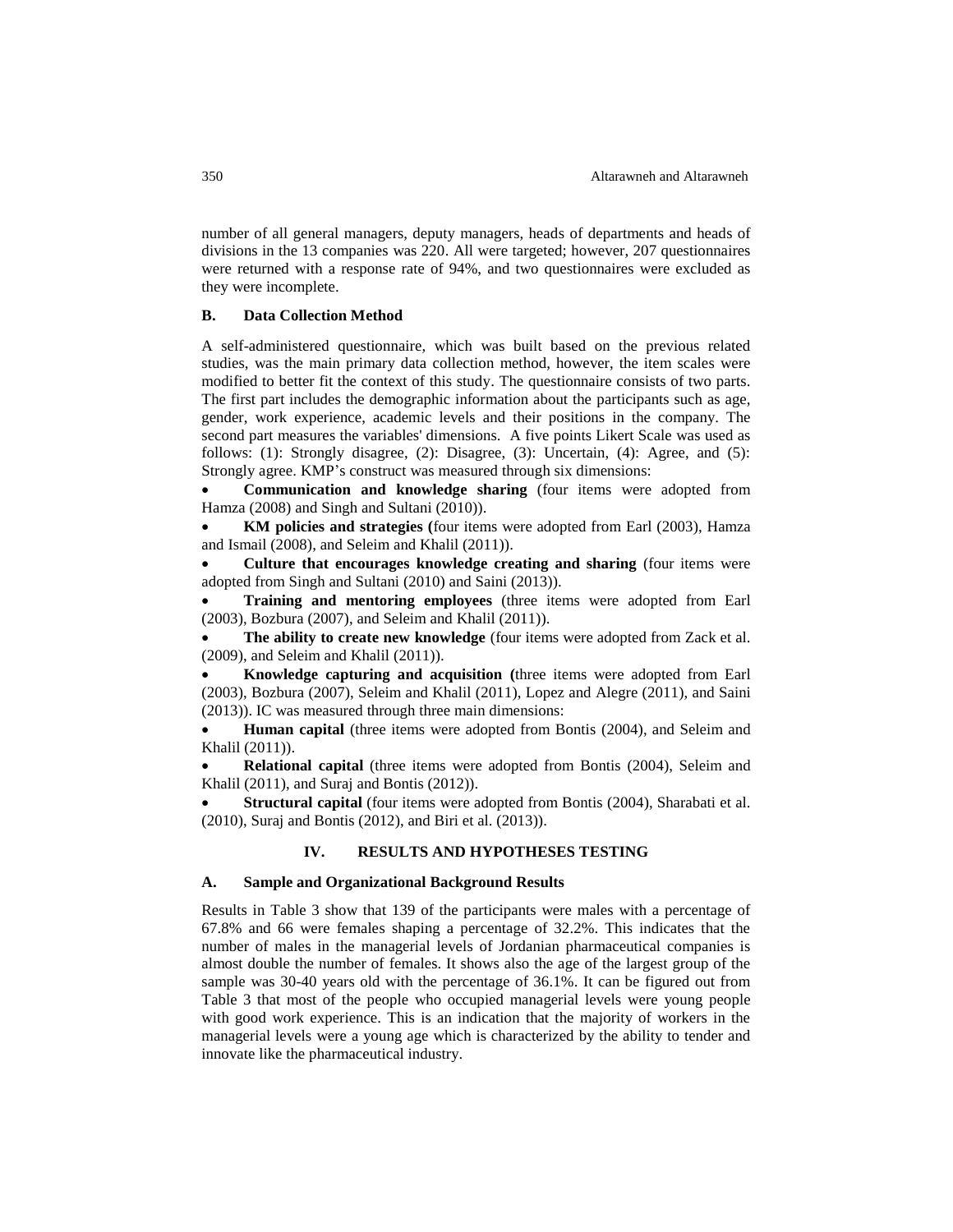| Sample background's results |                         |                                                 |         |  |  |  |  |  |  |
|-----------------------------|-------------------------|-------------------------------------------------|---------|--|--|--|--|--|--|
|                             |                         | <b>Frequency</b>                                | Percent |  |  |  |  |  |  |
| Gender                      | Male                    | 139                                             | 67.8    |  |  |  |  |  |  |
|                             | Female                  | 66                                              | 32.2    |  |  |  |  |  |  |
|                             | Total                   | 205                                             | 100     |  |  |  |  |  |  |
| Age                         | Less than 30 years      | 60                                              | 29.3    |  |  |  |  |  |  |
|                             | $30 < 40$ years         | 74                                              | 36.1    |  |  |  |  |  |  |
|                             | $40 < 50$ years         | 56                                              | 27.3    |  |  |  |  |  |  |
|                             | 50 years and above      | 12                                              | 5.9     |  |  |  |  |  |  |
|                             | <b>NA</b>               | 3                                               | 1.5     |  |  |  |  |  |  |
|                             | Total                   | 205                                             | 100     |  |  |  |  |  |  |
| <b>Educational Level</b>    | <b>Bachelor Degree</b>  | 150                                             | 73.2    |  |  |  |  |  |  |
|                             | Master Degree           | 14.6<br>30<br>3<br>1.5<br>22<br>205<br>43<br>51 |         |  |  |  |  |  |  |
|                             | PhD                     |                                                 |         |  |  |  |  |  |  |
|                             | Others                  |                                                 | 10.7    |  |  |  |  |  |  |
|                             | Total                   |                                                 | 100     |  |  |  |  |  |  |
| <b>Work Experience</b>      | Less than 5 years       |                                                 | 21.0    |  |  |  |  |  |  |
|                             | 5 to $< 10$ years       |                                                 | 24.9    |  |  |  |  |  |  |
|                             | 10 to $<$ 15 years      | 51                                              | 24.9    |  |  |  |  |  |  |
|                             | 15 years and above      | 60                                              | 29.2    |  |  |  |  |  |  |
|                             | Total                   | 205                                             | 100     |  |  |  |  |  |  |
| <b>Respondents' Job</b>     | Manager                 | 51                                              | 24.9    |  |  |  |  |  |  |
| <b>Titles</b>               | Deputy Manager          | 16                                              | 7.8     |  |  |  |  |  |  |
|                             | Head of Department      | 72                                              | 35.1    |  |  |  |  |  |  |
|                             | <b>Head of Division</b> | 66                                              | 32.2    |  |  |  |  |  |  |
|                             | Total                   | 205                                             | 100     |  |  |  |  |  |  |

**Table 3**

Table 3 also shows that the education of 150participants was reported as bachelor degree with the percentage of 73.2%. However, 30 participants were reported as master degree with 14.6%, indicating that Jordanian pharmaceutical companies seek to recruit a high degree of qualification for top management levels. In terms of work experiences, the table shows that the largest group of participants with a frequency of 60 and a percentage of 29.2%, indicates that their years of experience was 15 years and above. The second largest groups were the participants with  $(5 < 10)$  years and  $(10 <$ 15) years of experience, with a frequency of 51 and the percentage of 24.9% for each category. This result indicates that Jordanian pharmaceutical companies attract and maintain good experienced employees. 72 or 35.1% of the participants indicated that their job title was head of department, 66 or 32.2% indicated that their job title was head of division. Manager was the third frequent job title with the frequency of 51 and percentage of 24.9%.

### **B. Analysis of the Knowledge Management Practices' (KMPs) Constructs**

Table 4 indicates the values of means, standard deviations and relative importance for the KMPs constructs in the Jordanian pharmaceutical companies. The KM policies and strategies were the practices being most used as it is ranked the first by a mean of 3.88, while the ability to create new knowledge practice was the lowest practice addressed, as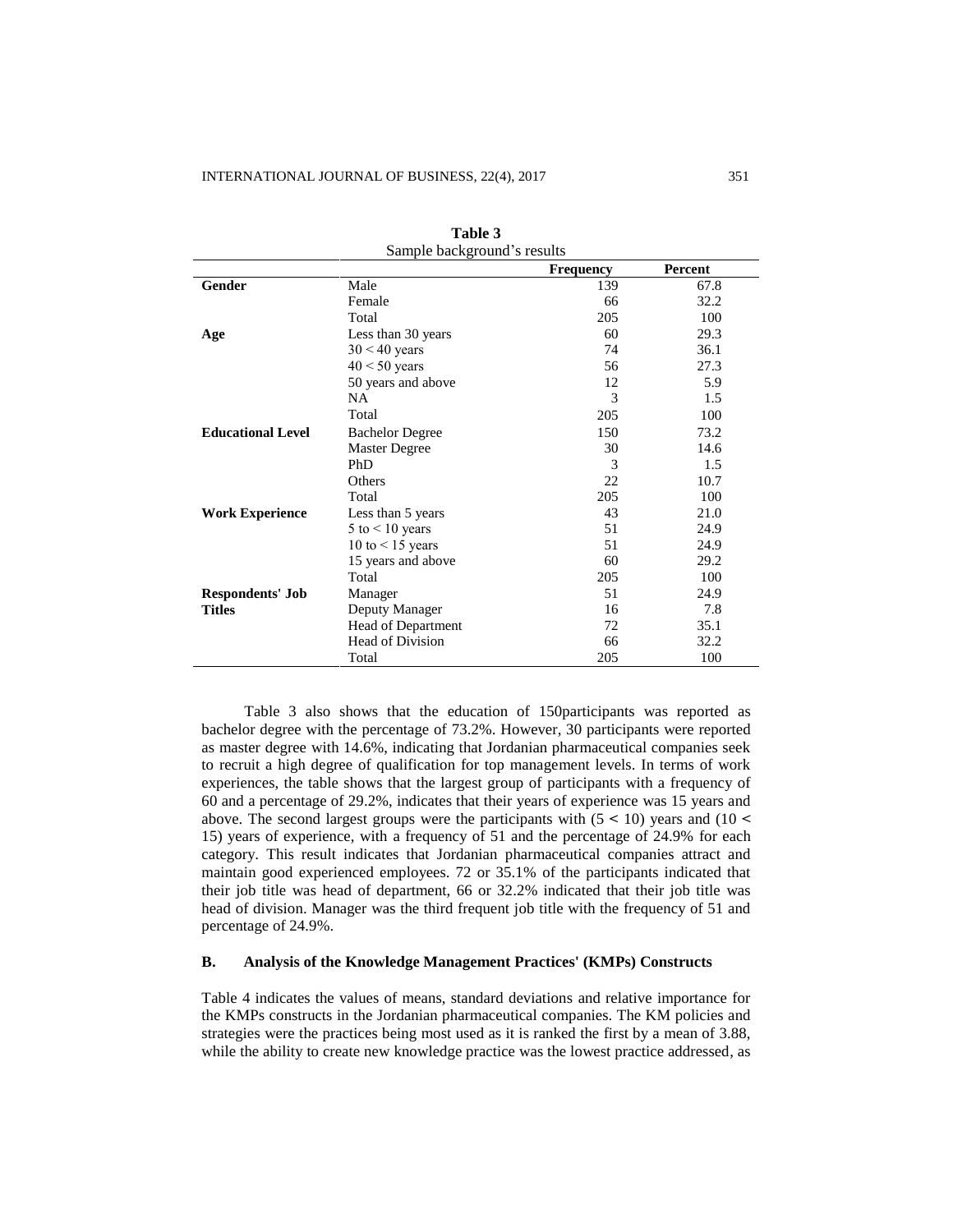its mean was the least at 3.65. The overall KMPs in the Jordanian pharmaceutical companies mean is high with a mean of 3.73 and relative importance of 74.6. The following tables describe the means, standard deviations (SD) and relative importance (RI) for the items of each construct.

**Table 4**

|        | Means and standard deviations and relative importance for KMP's constructs |      |      |      |          |   |  |  |  |  |
|--------|----------------------------------------------------------------------------|------|------|------|----------|---|--|--|--|--|
|        | <b>KMP's Constructs</b><br><b>SD</b><br>Mean<br>Rank<br>RI<br>Level        |      |      |      |          |   |  |  |  |  |
|        | Communication and knowledge sharing                                        | 3.75 | 0.70 | 75.0 | High     | 2 |  |  |  |  |
|        | KM policies and strategies                                                 | 3.88 | 0.74 | 77.6 | High     |   |  |  |  |  |
| 3      | Culture that encourages knowledge creating                                 |      |      |      |          |   |  |  |  |  |
|        | and sharing                                                                | 3.68 | 0.82 | 73.6 | High     |   |  |  |  |  |
| 4      | Training and mentoring employees                                           | 3.74 | 0.87 | 74.8 | High     | 3 |  |  |  |  |
|        | The ability to create new knowledge                                        | 3.65 | 0.82 | 73.0 | Moderate | 6 |  |  |  |  |
| 6      | Knowledge capturing                                                        | 3.69 | 0.77 | 73.8 | High     | 4 |  |  |  |  |
|        | Knowledge management practices                                             | 3.73 | 0.65 | 74.6 | High     |   |  |  |  |  |
| $(1 -$ | $22$ ) low: $(2.24 \pm 2.67)$ moderate: $(2.69$<br>$500$ bigh              |      |      |      |          |   |  |  |  |  |

 $(1 - 2.33)$  low;  $(2.34 - 3.67)$  moderate;  $(3.68 - 5.00)$  high.

Table 5 describes the values of means, SD and RI for the communication and sharing knowledge practices in the Jordanian pharmaceutical companies arranged decently. As indicated in Table 5, item number 4, which states that "Company encourages the active participation in business conferences and other discussion forums in order to share ideas and experiences with others," was the practice being most used as addressed by the study sample as it ranked the first by a mean of 3.85 with the high degree of importance. While item number 2, which states that "Informal dialogues and meetings are important methods for knowledge sharing" was ranked the lowest practice being used, as its mean was the least with 3.68 and the least RI with 73.60. The overall communication and knowledge sharing was recognized by the mean of 3.75. The table indicates that there was a high agreement of all the items related to communication and knowledge sharing.

Means and standard deviations for the items of communication and knowledge sharing constructs

|   | consuucts                                           |      |           |       |       |      |  |
|---|-----------------------------------------------------|------|-----------|-------|-------|------|--|
|   | <b>Items</b>                                        | Mean | <b>SD</b> | RI    | Level | Rank |  |
| 1 | Knowledge is shared in organized and codified       | 3.72 | 0.93      | 74.40 | high  | 3    |  |
|   | forms like manuals or documents.                    |      |           |       |       |      |  |
| 2 | Informal dialogues and meeting are important        | 3.68 | 0.97      | 73.60 | high  | 4    |  |
|   | methods for knowledge sharing.                      |      |           |       |       |      |  |
| 3 | Communication channels (intranet, e-mail,           | 3.76 | 0.94      | 75.20 | high  | 2    |  |
|   | suggestion box and face-to-face) are widely used    |      |           |       |       |      |  |
|   | in the company.                                     |      |           |       |       |      |  |
| 4 | Company encourages the active participation in      | 3.85 | 0.95      | 77.00 | high  |      |  |
|   | business conferences and other discussion forums    |      |           |       |       |      |  |
|   | in order to share ideas and experiences with others |      |           |       |       |      |  |
|   | Communication and knowledge sharing                 | 3.75 | 0.72      | 75.00 | high  |      |  |
|   |                                                     |      |           |       |       |      |  |

 $(1 - 2.33)$  low;  $(2.34 - 3.67)$  moderate;  $(3.68 - 5.00)$  high.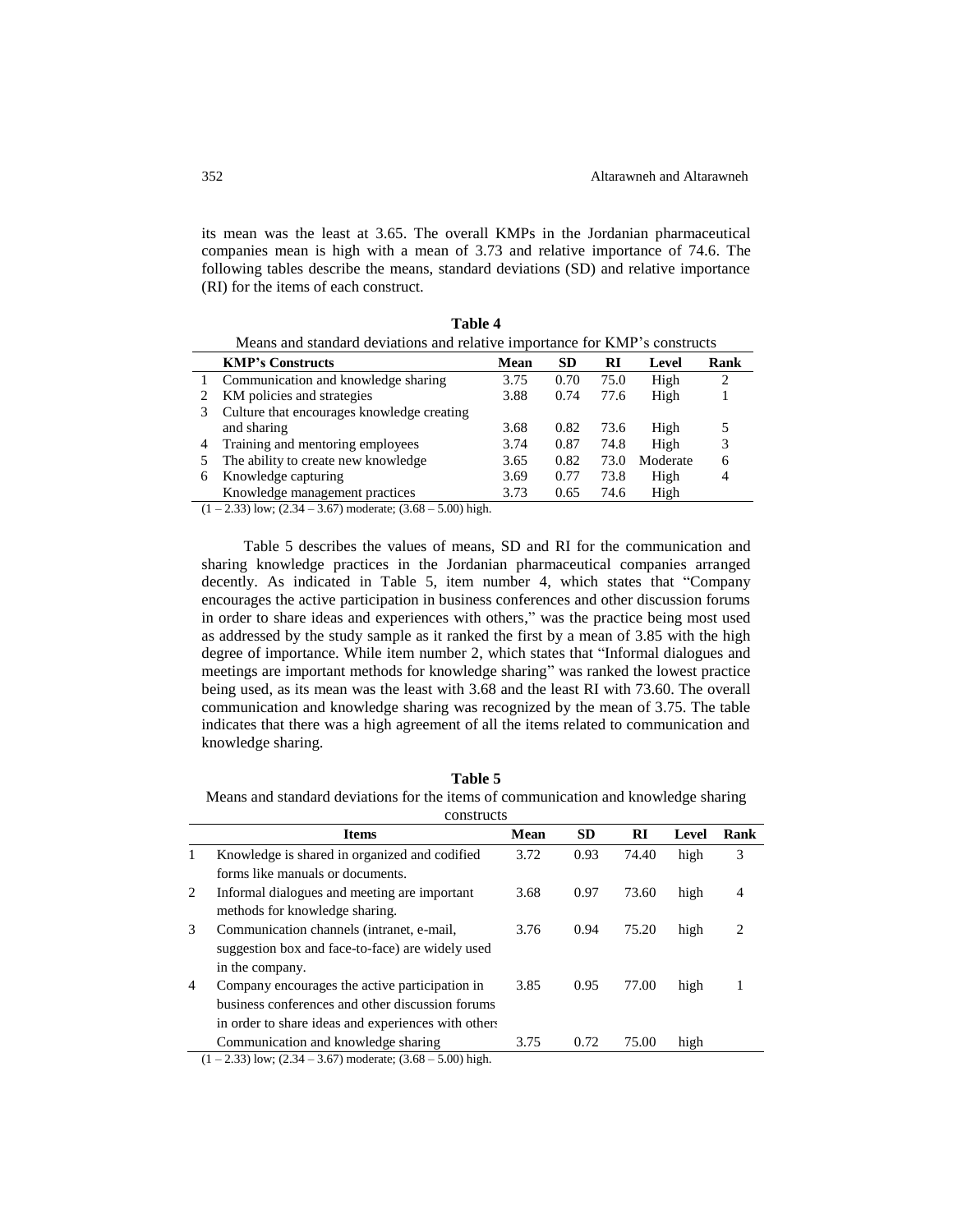Table 6indicates that item number 2, which states that "The company has a permanent maintenance program for knowledge resources such as computers, communication networks and databases," was the practice being used most as addressed by the study sample as it ranked the first by a mean of 3.97 with SD of 0.93, while item number 3, which states that "The Company acquires new knowledge through collaboration and alliances with external institutions, suppliers, distributers or other organizations," was the lowest practice being used, as its mean was the least at 3.82 and 0.91 for SD. The overall KM policies and strategies items were recognized by the mean of 3.88 with the high degree of relative importance.

|   | <b>Items</b>                                       | Mean | <b>SD</b> | RI    | Level Rank |                               |
|---|----------------------------------------------------|------|-----------|-------|------------|-------------------------------|
| 1 | The company adopts employment policies designed    | 3.85 | 1.04      | 77.00 | high       | 3                             |
|   | to retain experienced employees.                   |      |           |       |            |                               |
| 2 | The company has a permanent maintenance            | 3.97 | 0.93      | 79.40 | high       | 1                             |
|   | program for knowledge resources such as            |      |           |       |            |                               |
|   | computers, communication networks and              |      |           |       |            |                               |
|   | databases.                                         |      |           |       |            |                               |
| 3 | The company acquires new knowledge through         | 3.82 | 0.91      | 76.40 | high       | 4                             |
|   | collaboration and alliances with external          |      |           |       |            |                               |
|   | institutions, suppliers, distributers or other     |      |           |       |            |                               |
|   | organizations.                                     |      |           |       |            |                               |
| 4 | The company is constantly pursuing competitors'    | 3.87 | 0.95      | 77.40 | high       | $\mathfrak{D}_{\mathfrak{p}}$ |
|   | strategies, products and services in order to gain |      |           |       |            |                               |
|   | new knowledge.                                     |      |           |       |            |                               |
|   | KM policies and strategies practices               | 3.88 | 0.74      | 77.60 | high       |                               |

**Table 6**

 $(1 – 2.33)$  low;  $(2.34 – 3.67)$  moderate;  $(3.68 – 5.00)$  high.

#### **Table 7**

Means and standard deviations for the items of culture that encourages knowledge creating and sharing constructs

|    | <b>Items</b>                                                           | Mean | - SD | RI         | Level Rank          |               |
|----|------------------------------------------------------------------------|------|------|------------|---------------------|---------------|
| 1. | Decentralized structure helps the company to create                    | 3.49 |      |            | 1.06 69.80 moderate | 4             |
|    | new knowledge and improves interactions and                            |      |      |            |                     |               |
|    | communications skills.                                                 |      |      |            |                     |               |
|    | The company encourages teamwork in order to                            | 3.91 |      | 1.04 78.20 | high                |               |
|    | exchange experience.                                                   |      |      |            |                     |               |
| 3  | The company discusses work problems, failures and                      | 3.63 |      |            | 0.99 72.60 moderate | $\mathcal{R}$ |
|    | doubts openly with employees.                                          |      |      |            |                     |               |
| 4  | The company has an encouraging environment to                          | 3.67 |      |            | 1.00 73.40 moderate | 2             |
|    | develop and implement ideas, express opinions and                      |      |      |            |                     |               |
|    | share knowledge.                                                       |      |      |            |                     |               |
|    | Culture that encourages knowledge creating and sharing 3.68 0.82 73.60 |      |      |            | high                |               |
|    |                                                                        |      |      |            |                     |               |

 $(1 – 2.33)$  low;  $(2.34 – 3.67)$  moderate;  $(3.68 – 5.00)$  high.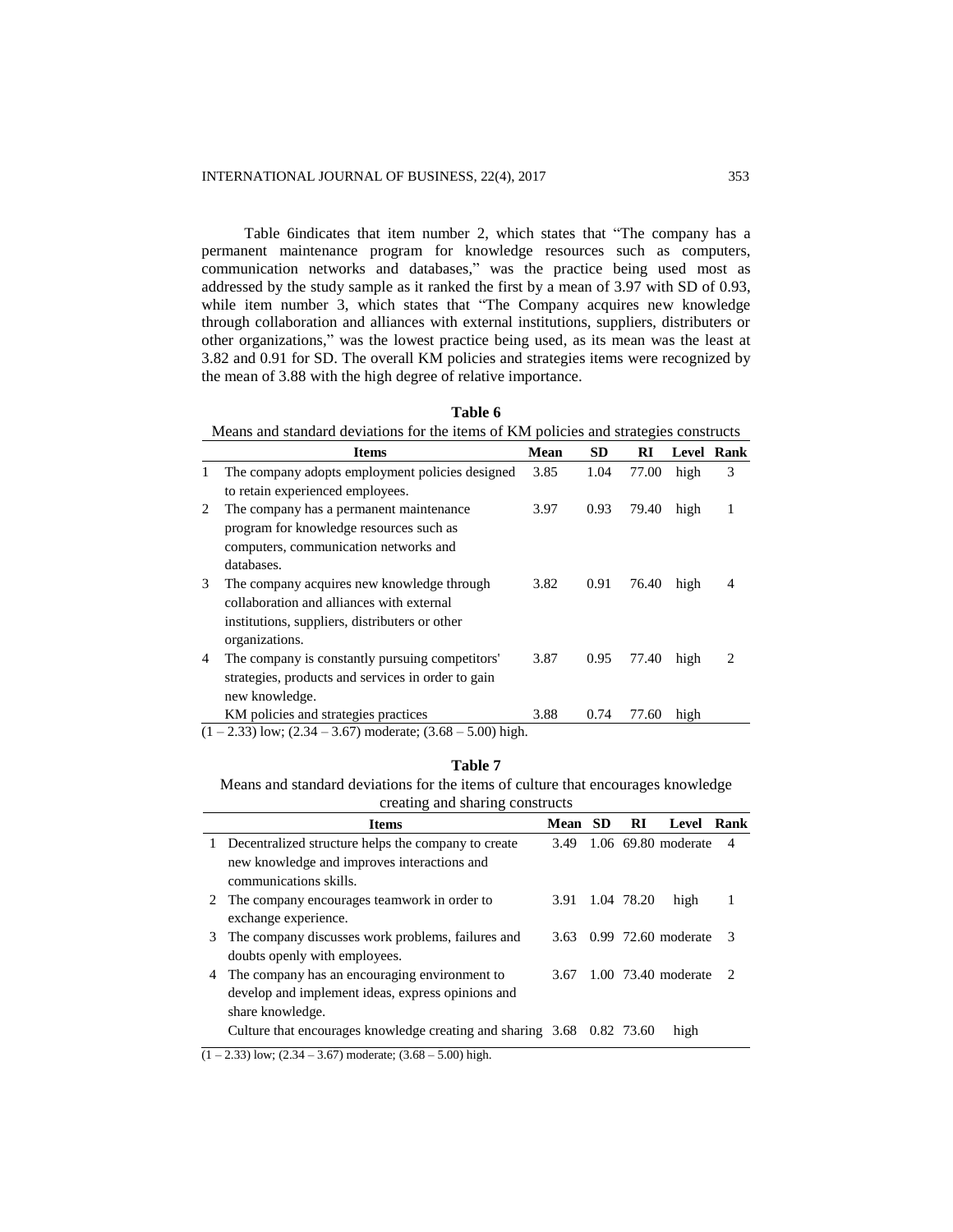Table 7 indicates item number 2, which states that "The Company encourages teamwork in order to exchange experience," was the practice being most used as addressed by the study sample as it ranked the first by a mean of 3.91 with high degree of importance, while item number 1, which states that "decentralized structure helps the company to create new knowledge and improves interactions and communications skills," was the lowest practice being used, as its mean was the least at 3.49 and 1.06 for SD and with moderate degree of agreement as addressed by the respondents. The overall culture that encourages knowledge creating and sharing items were recognized with a high degree of agreement as its mean was 3.68.

Table 8shows that item number 1, which states that "The company encourages employees to enroll in jobs related academic programs," was the practice being most used as addressed by the study sample, as it ranked the first by a mean of 3.62 with moderate degree of importance, while item number 2, which states that "Employees may engage with training programs outside the company to remain informed with any new things related to knowledge," was the lowest practice being used, as its mean was the least at3.53. The overall training and mentoring employees practice mean becomes in a moderate degree of agreement as its mean was 3.58.

Table 9 indicates that item number 2, which states that "The employees are rewarded for developing new ideas," was the practice being most used to verify the construct as addressed with the high agreement by the study sample, since it ranked the first by a mean of 3.81 and 0.98 for SD. While item number 1, which states that "The Company appraises employees' performance based on their knowledge competences," was the lowest practice being used, as its mean was the least at 3.37. The overall KM ability to create new knowledge practice was recognized by a mean of 3.57 and 0.71 for SD, reflecting a moderate degree of importance as addressed by the respondents of the study.

Table 10 indicates that item number 2, which states that "The Company benefits from published researches in the field of pharmaceutical industry in order to acquire new knowledge," was the practice most being used to verify the construct as addressed by the study sample since it ranked the first by a mean of 3.76 with high degree of importance. While item number 1, which states that "Knowledge can be acquired easily from official documents, manuals and databases in the company," was the lowest practice being used, as its mean was the least at 3.56 and a moderate degree of agreement. The overall knowledge capturing and acquisition practice was recognized with the mean of 3.69 and 0.77 for SD, reflecting a high importance level as addressed by the respondents of the study.

# **C. Analysis of the IC Constructs**

Table 11 shows the values of means, standard deviations and relative importance for the IC in the Jordanian pharmaceutical companies. As indicated in Table 11, structural capital was the IC being addressed most by the study sample as it ranked the first by a mean of 3.73, while the relational capital was the lowest as its mean was the least at 3.67 reflecting a moderate importance level. The overall IC in the Jordanian pharmaceutical companies, recognized by a mean of 3.70, reflects a high degree of importance level as addressed by the respondents of the study.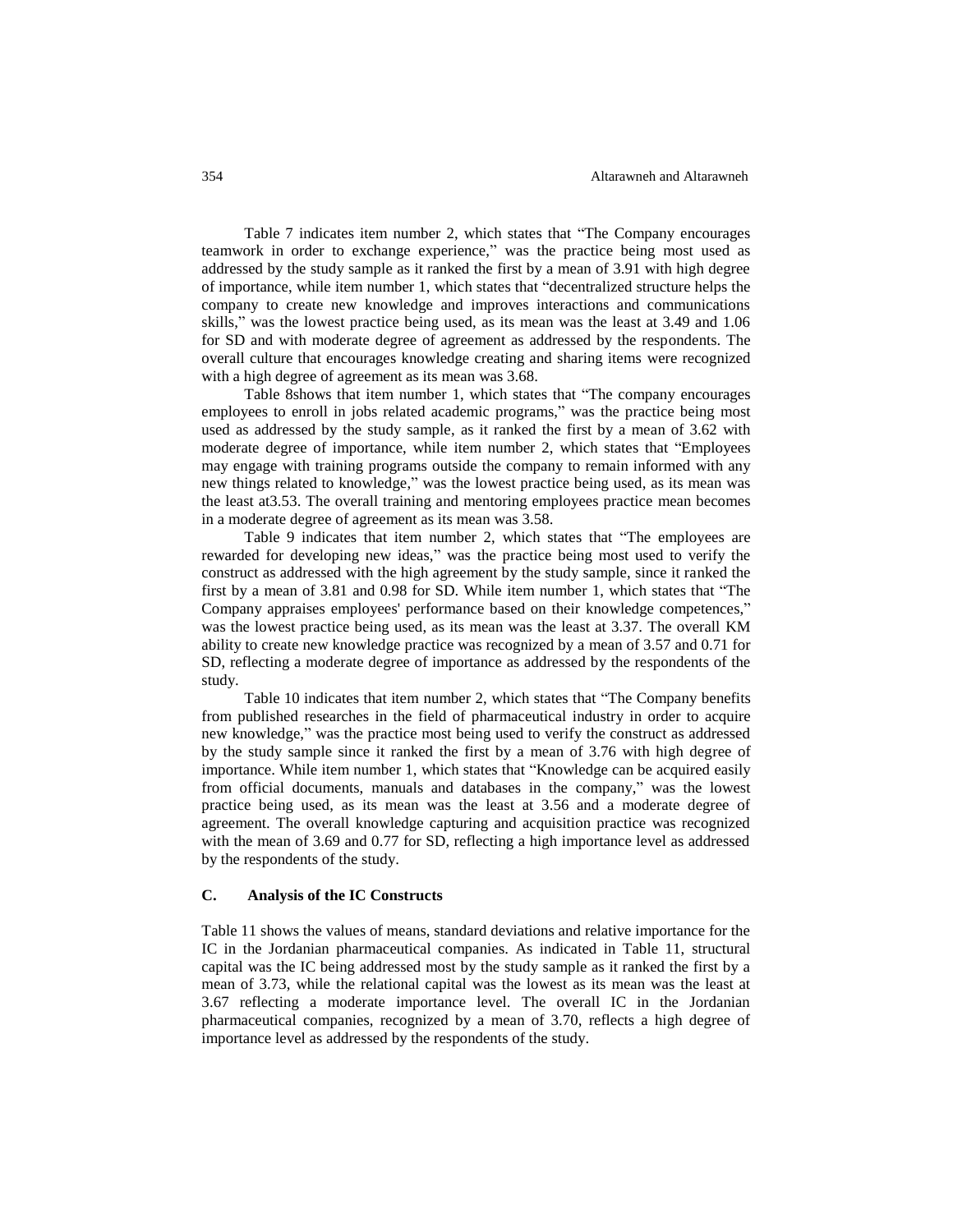# **Table 8**

Means and standard deviations for the items of training and mentoring employees constructs

| <b>COLISTER</b> |                                                                                                                               |         |      |     |                          |      |
|-----------------|-------------------------------------------------------------------------------------------------------------------------------|---------|------|-----|--------------------------|------|
|                 | <b>Items</b>                                                                                                                  | Mean SD |      | -RI | Level                    | Rank |
|                 | The company encourages employees to enroll in jobs<br>related academic programs.                                              |         |      |     | 3.62 0.98 72.40 moderate |      |
| 2               | Employees may engage with training programs<br>outside the company to remain informed with any                                | 3.53    |      |     | 0.95 70.60 moderate      | 3    |
| 3               | new things related to knowledge.<br>The company assigns mentors to the new hires so<br>they can perform their jobs correctly. | 3.59    |      |     | 0.94 71.80 moderate      |      |
|                 | Training and mentoring employees<br>$(1-2.33)$ low; $(2.34-3.67)$ moderate; $(3.68-5.00)$ high.                               | 3.58    | 0.81 |     | 71.60 moderate           |      |
|                 |                                                                                                                               |         |      |     |                          |      |

#### **Table 9**

Means and standard deviations for the items of the ability to create new knowledge

|               | constructs                                            |      |           |       |          |                             |
|---------------|-------------------------------------------------------|------|-----------|-------|----------|-----------------------------|
|               | <b>Items</b>                                          | Mean | <b>SD</b> | RI    | Level    | Rank                        |
| 1             | The Company appraises employees' performance          | 3.37 | 0.98      | 67.40 | moderate | $\overline{4}$              |
|               | based on their knowledge competences.                 |      |           |       |          |                             |
| $\mathcal{L}$ | The employees are rewarded for developing new         | 3.81 | 0.93      | 76.20 | high     |                             |
|               | ideas.                                                |      |           |       |          |                             |
| 3             | The company facilitates access to the data that might | 3.50 | 1.08      | 70.00 | moderate | 3                           |
|               | help employees to create knowledge and new ideas.     |      |           |       |          |                             |
| 4             | The company invited experts from outside the          | 3.61 | 1.08      | 72.20 | moderate | $\mathcal{D}_{\mathcal{L}}$ |
|               | company to participate in workshops, seminars and     |      |           |       |          |                             |
|               | lectures related to knowledge.                        |      |           |       |          |                             |
|               | The ability to create new knowledge                   | 3.57 | 0.74      | 71.40 | moderate |                             |
|               |                                                       |      |           |       |          |                             |

 $(1 - 2.33)$  low;  $(2.34 - 3.67)$  moderate;  $(3.68 - 5.00)$  high.

# **Table 10**

Means and standard deviations for the items of knowledge capturing and acquisition

| constructs |  |
|------------|--|
|            |  |

| moderate |                      |
|----------|----------------------|
|          | -3                   |
|          |                      |
|          |                      |
|          |                      |
|          |                      |
|          | っ                    |
|          |                      |
|          |                      |
|          |                      |
|          | high<br>high<br>high |

 $(1 - 2.33)$  low;  $(2.34 - 3.67)$  moderate;  $(3.68 - 5.00)$  high.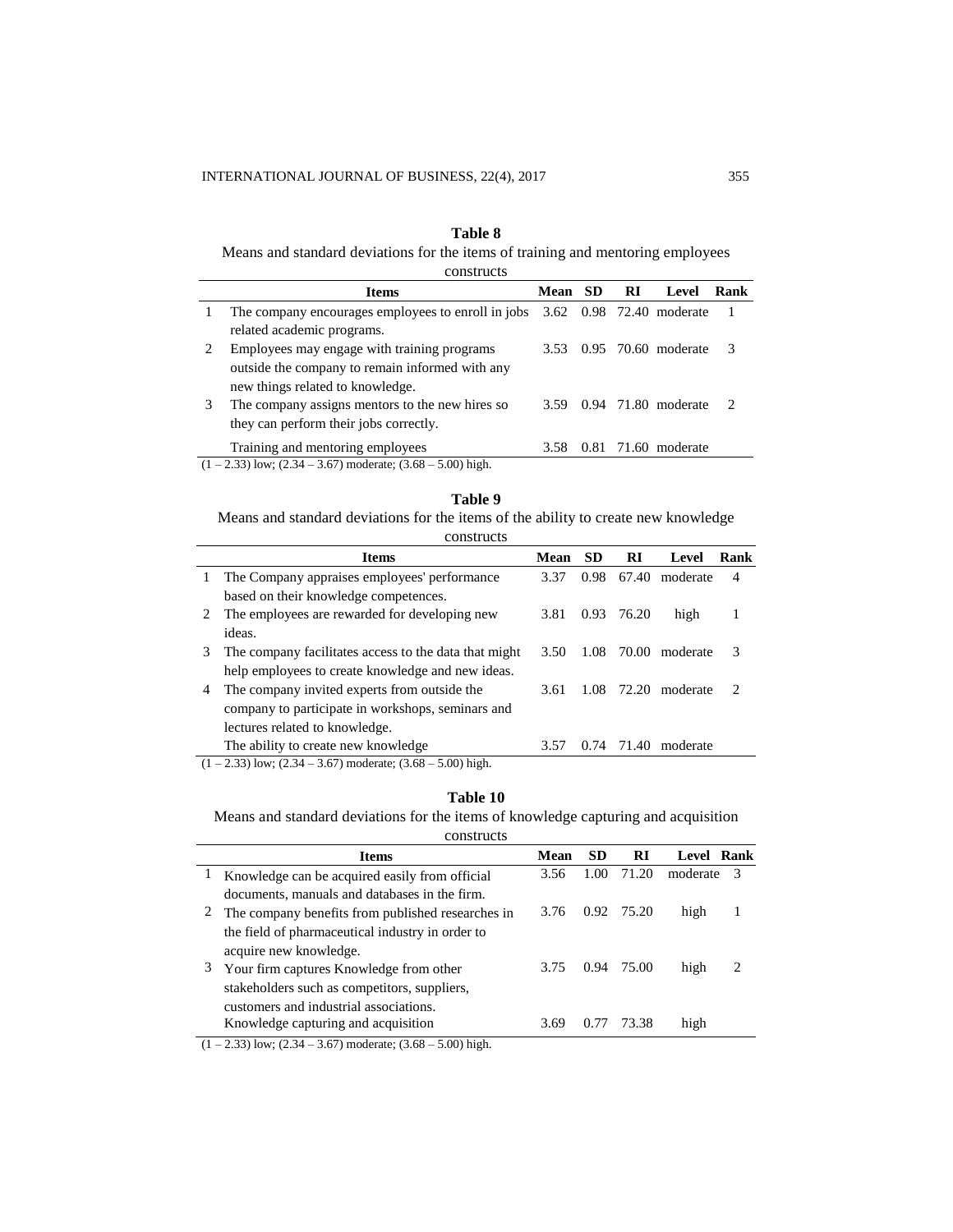|   | constructs                             |      |           |       |          |      |  |  |  |
|---|----------------------------------------|------|-----------|-------|----------|------|--|--|--|
|   | <b>Intellectual Capital Constructs</b> | Mean | <b>SD</b> | RI    | Level    | Rank |  |  |  |
|   | Human Capital                          | 3.71 | 0.73      | 74.20 | high     | 2    |  |  |  |
| 2 | <b>Relational Capital</b>              | 3.67 | 0.85      | 73.40 | moderate | 3    |  |  |  |
| 3 | Structural Capital                     | 3.73 | 0.81      | 74.60 | high     |      |  |  |  |
|   | Intellectual Capital                   | 3.70 | 0.68      | 74.00 | high     |      |  |  |  |

| Table 11                                                                        |  |
|---------------------------------------------------------------------------------|--|
| Means, standard deviations and relative importance for the intellectual capital |  |

 $(1 - 2.33)$  low;  $(2.34 - 3.67)$  moderate;  $(3.68 - 5.00)$  high.

### **Table 12**

Means, Standard Deviations and Relative Importance for the Items of Human Capital **Constructs** 

| <b>Items</b>                                                                                                                   | Mean | SD   | RI     | Level    | Rank |
|--------------------------------------------------------------------------------------------------------------------------------|------|------|--------|----------|------|
| The company is keen to attract the human<br>resources who have adequate skills and<br>experience in various areas of its work. | 3.68 | 0.96 | 73.60  | high     |      |
| The company devotes more time and effort to<br>improve and develop employees' knowledge<br>and skills.                         | 3.44 | 0.99 | 68.80  | moderate | 3    |
| The company relies on the specialized research<br>competencies of new product development.                                     | 4.02 | 0.92 | 80.40  | high     |      |
| Human Capital                                                                                                                  | 3.71 |      | 74 I G | high     |      |

#### **Table 13**

Means, standard deviations and relative importance for the items of relational capital

| constructs                                                                                          |      |      |       |          |  |  |
|-----------------------------------------------------------------------------------------------------|------|------|-------|----------|--|--|
| SD.<br>RI<br>Rank<br>Mean<br><b>Items</b><br>Level                                                  |      |      |       |          |  |  |
| The company adopts the alliance strategies with<br>other companies to benefit from their expertise. | 3.73 | 0.98 | 74.60 | high     |  |  |
| The company maintains a long-standing<br>relationship with suppliers.                               | 3.69 | 1.06 | 73.80 | high     |  |  |
| The company gets customers' feedback to the<br>final product before final release.                  | 3.57 | 1.00 | 71.40 | moderate |  |  |
| <b>Relational Capital</b>                                                                           | 3.67 | 0.85 | 73.40 | moderate |  |  |

Table 12 shows that item number 3, which states that "The company relies on the specialized research competencies of new product development," was the item being most used as addressed by the study sample since it ranked the first by a mean of 4.02 with the high level of importance as 80.40 for RI, while item number 2, which states that "The company devote more time and effort to improve and develop employees' knowledge and skills," was the lowest item being used as its mean was the least at3.44. The overall human capital recognized by a mean of 3.71, reflects a high level of importance as addressed by the respondent of the study.

Table 13 indicates that item number 1, which states that "The Company adopts the alliance strategies with other companies to benefit from their expertise," was the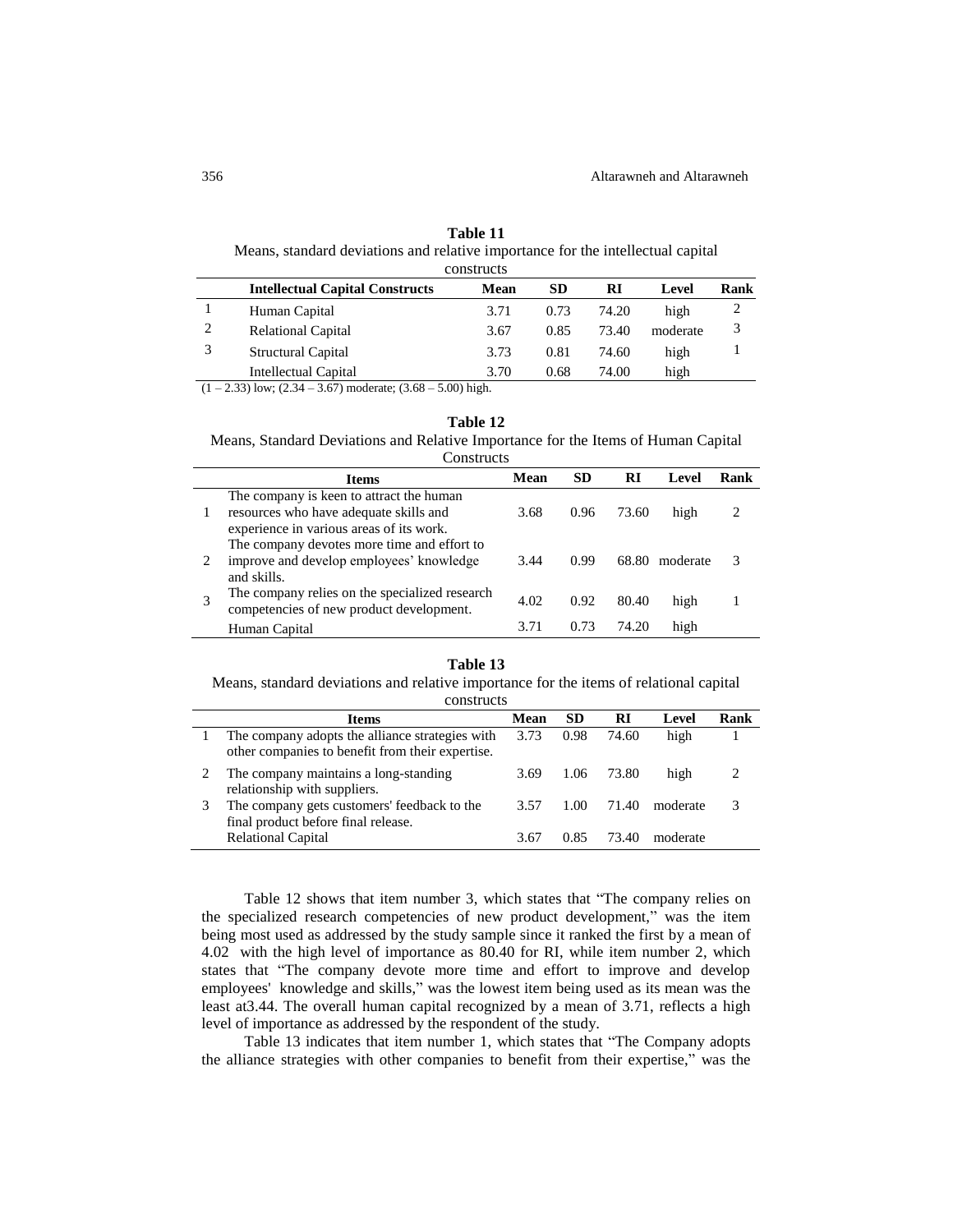item most used as addressed by the study sample as it ranked the first by a mean of 3.73 with 74.60 for the RI, while item number 3, which states that "The company gets customers' feedback to the final product before final release," was the lowest used item as its mean was the least at 3.57 with the least importance as its RI was 71.40. The overall relational capital recognized by a mean of 3.67 reflects a moderate level of importance as addressed by the respondent of the study.

Table 14 reflects that item number 3, which states that "The company owns the mechanics of techniques for the exchange and sharing of knowledge among all parties inside and outside the company," was the item being most used as addressed by the study sample, as it ranked the first by a mean of 3.87 with 0.99 for SD and 77.40 for RI, while item number 2, which states that "The systems and procedures in the company support innovation and new ideas," and item number 1, which states the "The company is keen to document the knowledge in manuals and easily accessible databases," were the lowest items used as their mean was the least at3.67 with the same level of importance as 73.40 for the RI. The overall structural capital recognized by a mean of 3.73 reflects a high level of importance as addressed by the respondent of the study.

| Table 14 |  |
|----------|--|
|----------|--|

Means, standard deviations and relative importance for the items of structural capital

|    | <b>Items</b>                                       | Mean | <b>SD</b> | RI    | Level    | Rank |
|----|----------------------------------------------------|------|-----------|-------|----------|------|
| т. | The company is keen to document the knowledge      | 3.67 | 1.11      | 73.40 | moderate | 3    |
|    | in manuals and easily accessible databases.        |      |           |       |          |      |
| 2  | The systems and procedures in the company          | 3.67 | 1.12      | 73.40 | moderate | 3    |
|    | support innovation and new ideas.                  |      |           |       |          |      |
| 3  | The company owns the mechanics of techniques       | 3.87 | 0.99      | 77.40 | high     |      |
|    | for the exchange and sharing of knowledge          |      |           |       |          |      |
|    | among all parties inside and outside the company.  |      |           |       |          |      |
| 4  | The company develops clear strategies and          | 3.71 | 1.05      | 74.20 | high     |      |
|    | procedures are clear to the management of          |      |           |       |          |      |
|    | intellectual property rights (talent, patents, and |      |           |       |          |      |
|    | brand) as a major asset for the company.           |      |           |       |          |      |
|    | <b>Structural Capital</b>                          | 3.73 | 0.81      | 74.60 | high     |      |

| l'able |  |
|--------|--|
|--------|--|

| Multiple linear regressions for testing the effect of KMPs on intellectual capital |       |                |        |       |       |        |                 |  |
|------------------------------------------------------------------------------------|-------|----------------|--------|-------|-------|--------|-----------------|--|
| <b>Variable</b>                                                                    | R     | $\mathbb{R}^2$ | F      |       | F     |        | Sig(f)          |  |
| <b>KMPs</b>                                                                        | 0.890 | 0.792          | 125.66 |       | 2.14  |        | 0.000           |  |
| <b>Constructs</b>                                                                  |       |                |        | ß     | t     | Sig(t) | <b>Decision</b> |  |
| Communication and knowledge sharing                                                |       |                |        | 0.211 | 3.97  | 0.000  | reject          |  |
| KM Policies and strategies                                                         |       |                |        | 0.142 | 3.08  | 0.002  |                 |  |
| Culture that encourages knowledge creating and sharing                             |       |                |        | 0.345 | 6.81  | 0.000  |                 |  |
| Training and mentoring employees                                                   |       |                |        | 0.196 | 4.44  | 0.000  |                 |  |
| The ability to create new knowledge                                                |       |                |        | 0.013 | 0.27  | 0.788  |                 |  |
| Knowledge capturing and acquisition<br>0.177<br>4.03                               |       |                |        |       | 0.000 |        |                 |  |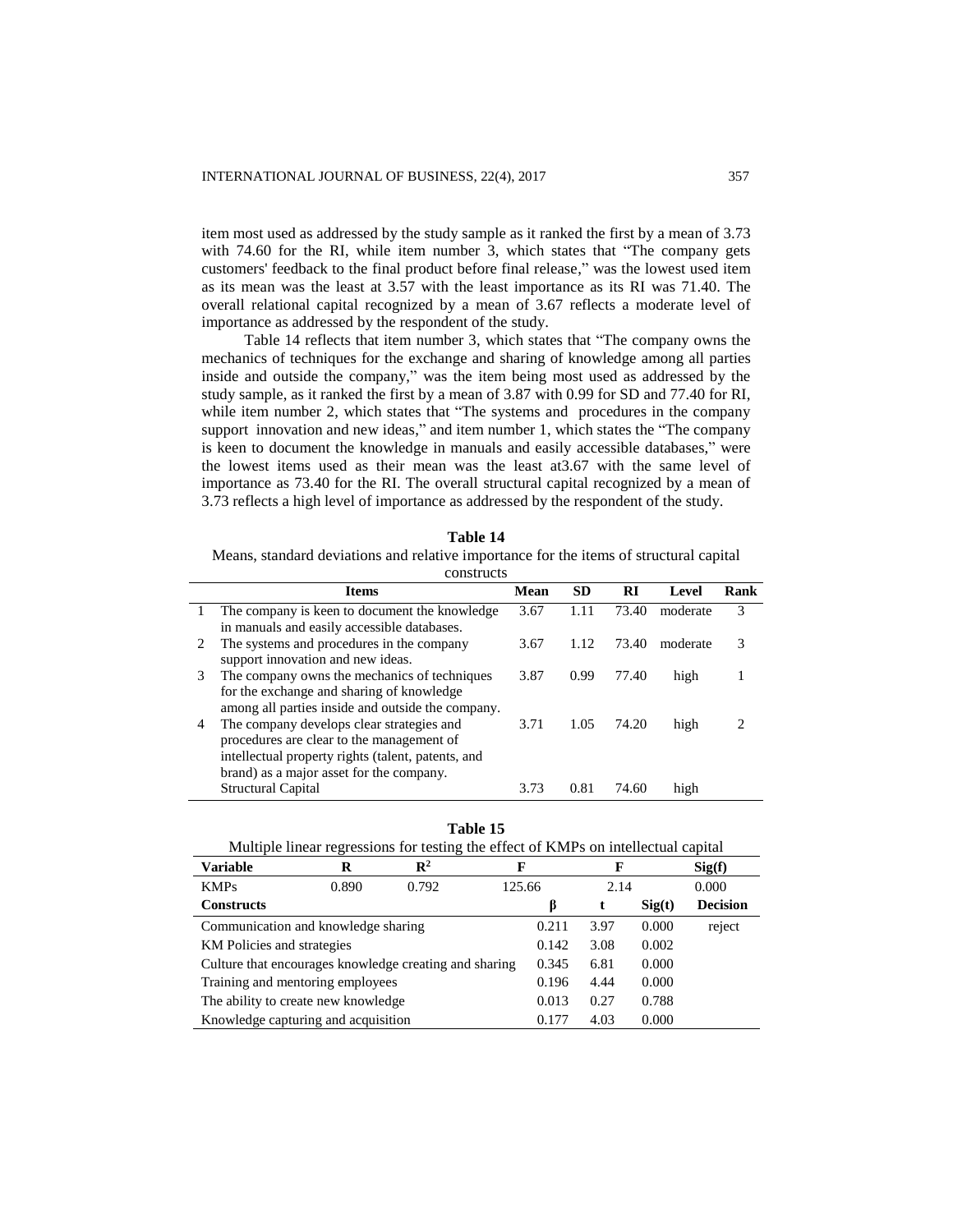# **D. Testing Hypotheses**

Study's main hypothesis is **H1**: There is no significant effect of knowledge management practices (communication and knowledge sharing, knowledge management policies and strategies, a culture that encourages knowledge creating and sharing, training and mentoring employees, the ability to create new knowledge, and knowledge capturing and acquisition) on IC in the Jordanian pharmaceutical companies.

Table 15 summarizes the results of multiple linear regressions for testing the effects of KMPs and KMPs' constructs on IC capital. The value of calculated f value 125.66 is greater than the tabulated f as 2.14. This result suggests a statistical effect of KMPs on IC as the related probability (sig.  $f = 0.000$ ) was  $\leq 0.05$ . According to the results included in the table above, the value of  $\mathbb{R}^2$  expresses the percentage of variation in the dependent variable (IC) that could be referred to the independent variables. According to this idea, KMPs explains a percentage of 79.2 %.

The t statistics tests the linearity significance of each KMPs constructs in relation to the dependent variable. Communication and knowledge sharing, KM policies and strategies, a culture that encourages knowledge creating and sharing, training and mentoring employees, and knowledge capturing and acquisition showed a significant linearity importance in the prediction model, the magnitude of effect of these constructs on the dependent variable reflected from beta  $(\beta)$  coefficient as 0.211, 0.142, 0.345, 0.196 and 0.177, respectively, they were statistically significant because the related probability values (sig. t) were  $\leq 0.05$ .

As a result, the null hypothesis is rejected and the alternative one is accepted which indicates that there is significant effect of KMPs (communication and knowledge sharing, KM policies and strategies, a culture that encourages knowledge creating and sharing, training and mentoring employees, the ability to create new knowledge, and knowledge capturing and acquisition on IC). This fact is justified based on the probability value of f test included in the table which was  $\leq 0.05$ . This finding provides evidence to managers as decision makers in the Jordanian pharmaceutical companies about the importance of KMPs as a tool for enhancing and improving intellectual capital. The above Table 15 also includes the test of each sub-hypothesis related to the first main hypothesis as shown next.

**H1-1**: There is no significant effect of communication and knowledge sharing on intellectual capital in the Jordanian pharmaceutical companies.

The t test value mentioned in Table 15 was 3.97 with a probability (sig.t =  $0.000$ ) suggesting a significant effect of communication and knowledge sharing on IC in the Jordanian pharmaceutical companies as the probability value was less than 0.05. The effect magnitude was expressed by the standardized beta  $(\beta)$  coefficient 0.211 to reflect how much communication and knowledge sharing affect IC. This value means that there is a positive significant effect of the communication and knowledge sharing practice on IC capital, thus, if the IC has increased by one unit, the magnitude effect of the communication and knowledge sharing practice will be 0.211, with the constant of other constructs.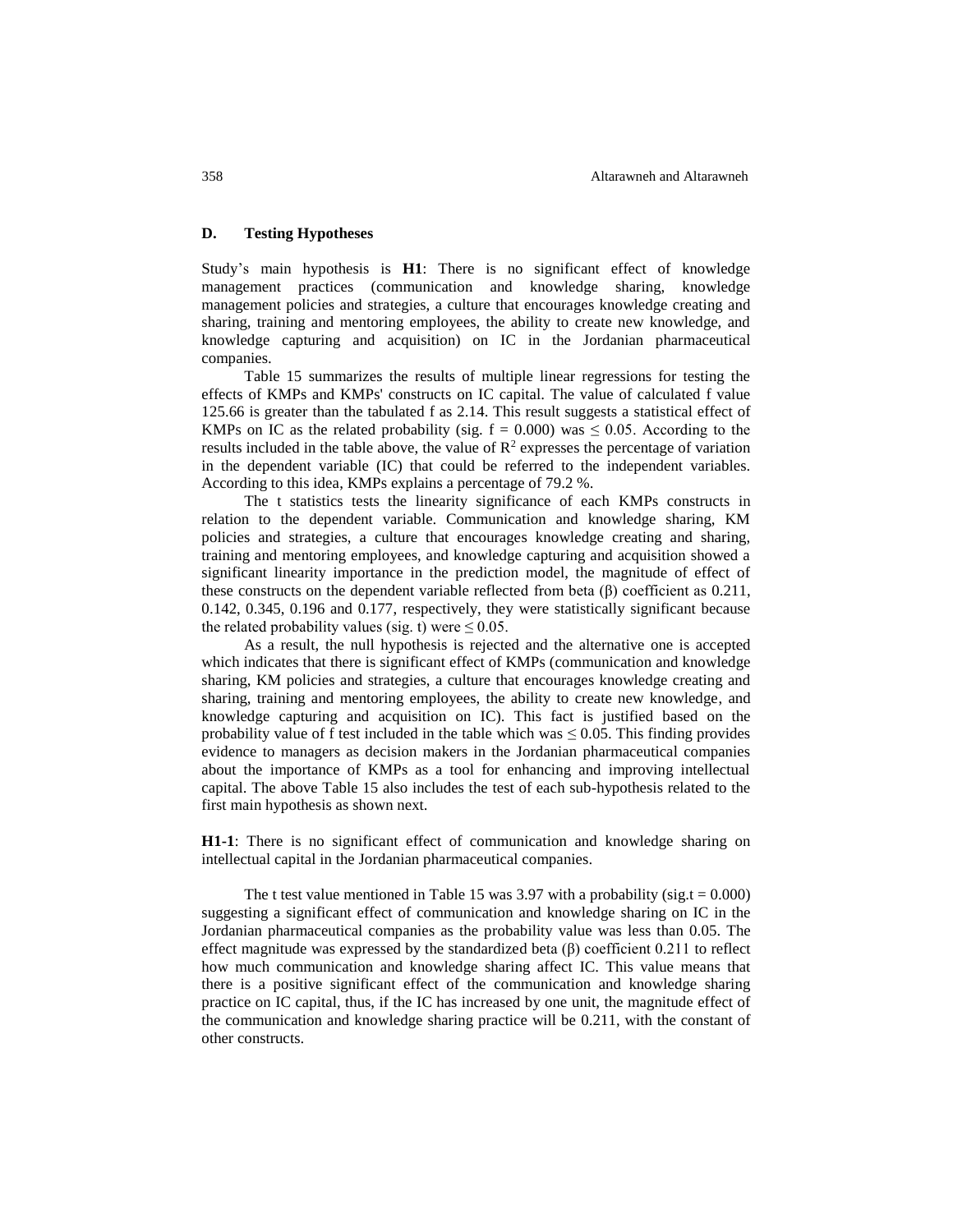According to the result, the null hypothesis is rejected and we accept the alternative one which indicates that "there is a significant effect of communication and knowledge sharing on IC in the Jordanian pharmaceutical companies." This finding provides evidence for managers in the Jordanian pharmaceutical companies about the importance of the communication and knowledge sharing practice to improve IC.

**H1-2**: There is no significant effect of KM policies and strategies on intellectual capital in the Jordanian pharmaceutical companies.

The t test value mentioned in Table 15 was 3.08 with a probability (sig.t =  $0.002$ ) suggesting a significant effect of KM policies and strategies on IC in the Jordanian pharmaceutical companies as the probability value was less than 0.05. The effect magnitude was expressed by the standardized beta  $(\beta)$  coefficient 0.142 to reflect how much KM policies and strategies affect IC. This value means that there is a positive significant effect of KM policies and strategies practice on IC, thus, if the IC has increased by one unit, the magnitude effect of the KM policies and strategies practice will be 0.142, with the constant of other constructs. As a result, the null hypothesis is rejected and we accept the alternative one which indicates that "there is a significant effect of KM policies and strategies on IC in the Jordanian pharmaceutical companies." This finding provides evidence for managers in the Jordanian pharmaceutical companies about the importance of KM policies and strategies practice to improve IC**.**

**H1-3**: There is no significant effect of a culture that encourages knowledge creating and sharing on intellectual capital in the Jordanian pharmaceutical companies.

The t test value mentioned in Table 15 was 6.81 with a probability (sig.t =  $0.000$ ) suggesting a significant effect of a culture that encourages knowledge creating and sharing on IC in the Jordanian pharmaceutical companies as the probability value was less than 0.05. The effect magnitude was expressed by the standardized beta  $(\beta)$ coefficient 0.345 to reflect how much a culture that encourages knowledge creating and sharing affect IC. This value means that there is a positive significant effect of a culture that encourages knowledge creating and sharing practice on IC, thus, if the IC has increased by one unit, the magnitude effect of a culture that encourages knowledge creating and sharing as a KM practice will be 0.345, with the constant of other constructs. Therefore, the null hypothesis is rejected and we accept the alternative one which indicates that "there is a significant effect of a culture that encourages knowledge creating and sharing on IC in the Jordanian pharmaceutical companies." This finding provides evidence for managers in the Jordanian pharmaceutical companies about the importance of the culture that encourages knowledge creating and sharing practice to improve IC.

**H1-4**: There is no significant effect of training and mentoring employees on intellectual capital in the Jordanian pharmaceutical companies.

The t test value mentioned in Table 15 was 4.44 with a probability ( $sig.t = 0.000$ ) suggesting a significant effect of training and mentoring employees on IC in the Jordanian pharmaceutical companies as the probability value was less than 0.05. The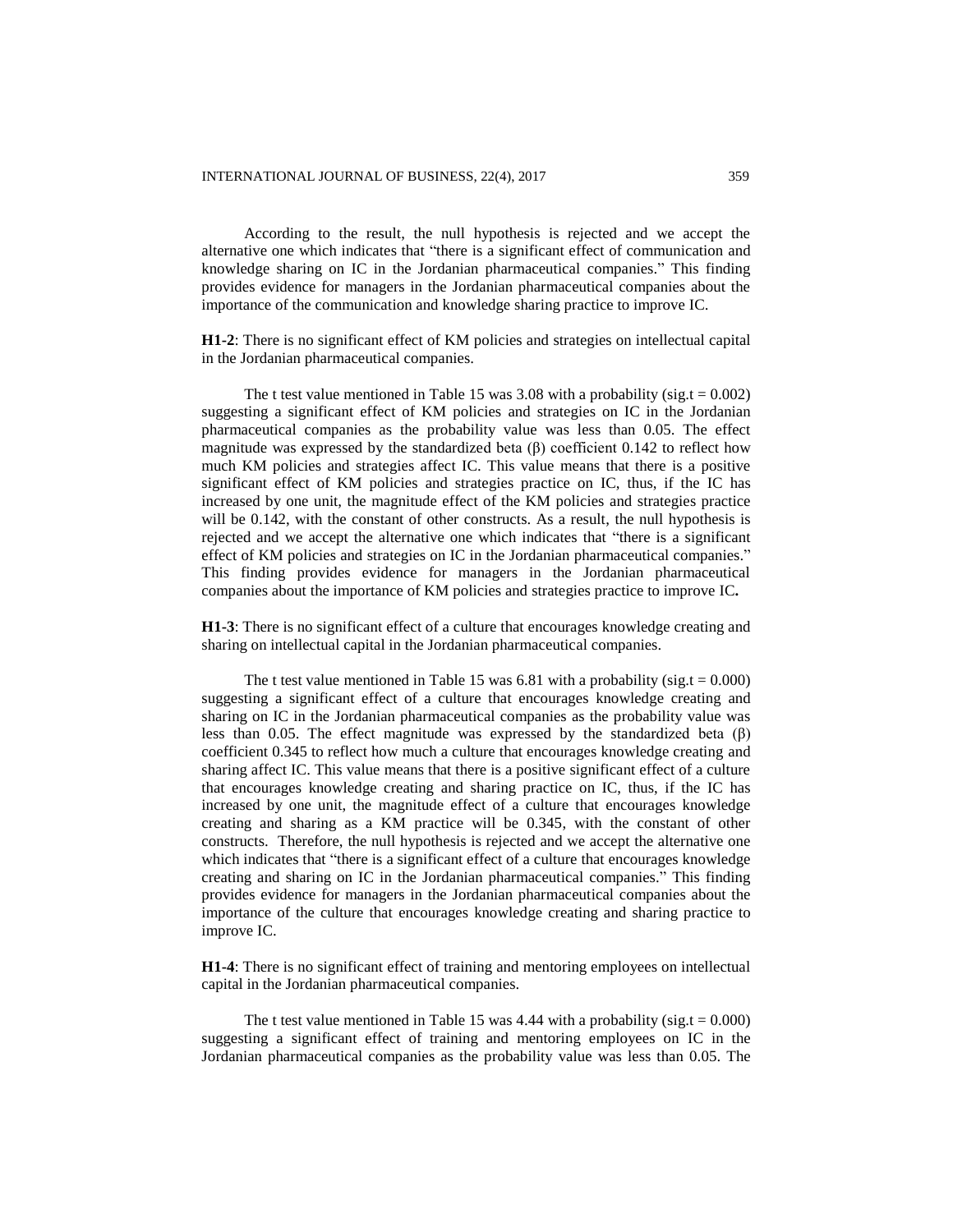effect magnitude was expressed by the standardized beta  $(\beta)$  coefficient 0.196 to reflect how much training and mentoring employees affect intellectual capital. This value means that there is a positive significant effect of training and mentoring employees practice on IC, thus, if the IC has increased by one unit, the magnitude effect of the training and mentoring employees as a KM practice will be 0.196, with the constant of other constructs. Therefore, the null hypothesis is rejected and we accept the alternative one which indicates that "there is a significant effect of training and mentoring employees on IC in the Jordanian pharmaceutical companies." This finding provides evidence for managers in the Jordanian pharmaceutical companies about the importance of training and mentoring employees practice to improve IC**.**

**H1-5**: There is no significant effect of the ability to create new knowledge on intellectual capital in the Jordanian pharmaceutical companies.

The t test value mentioned in Table 15 was 0.27 with a probability of (sig.t  $=$ 0.788) suggesting no significant effect of the ability to create new knowledge on IC in the Jordanian pharmaceutical companies as the probability value was greater than 0.05. The effect magnitude was expressed by the standardized beta  $(\beta)$  coefficient 0.013 to reflect how much the ability to create new knowledge affects IC. This value means that there is a positive non-significant effect of the ability to create new knowledge practice on IC, thus, if the IC has increased by one unit, the magnitude effect of the ability to create new knowledge practice will be 0.013, with the constant of other constructs, and this value is too low compared with the other constructs. As a result, the null hypothesis is accepted and we reject the alternative one which indicates that there is a significant effect of the ability to create new knowledge on IC in the Jordanian pharmaceutical companies. This finding provides evidence for managers in the Jordanian pharmaceutical companies that present the ability to create new knowledge practice is less important than other factors for enhancing and improving IC.

**H1-6**: There is no significant effect of knowledge capturing and acquisition on intellectual capital in the Jordanian pharmaceutical companies.

The t test value mentioned in Table 15 was 4.03 with a probability (sig.t =  $0.000$ ) suggesting a significant effect of knowledge capturing and acquisition on IC in the Jordanian pharmaceutical companies as the probability value was less than 0.05. The effect magnitude was expressed by the standardized beta  $(\beta)$  coefficient 0.177 which reflects how much knowledge capturing and acquisition practice affect IC. This value means that there is a positive significant effect of knowledge capturing and acquisition practice on IC, thus, if the IC has increased by one unit, the magnitude effect of the knowledge capturing and acquisition as a KM practice will be 0.177, with the constant of other constructs. Therefore, the null hypothesis is rejected and we accept the alternative one which indicates that "there is a significant effect of knowledge capturing and acquisition on IC in the Jordanian pharmaceutical companies." This finding provides evidence for managers in the Jordanian pharmaceutical companies about the importance of knowledge capturing and acquisition practice to improve IC.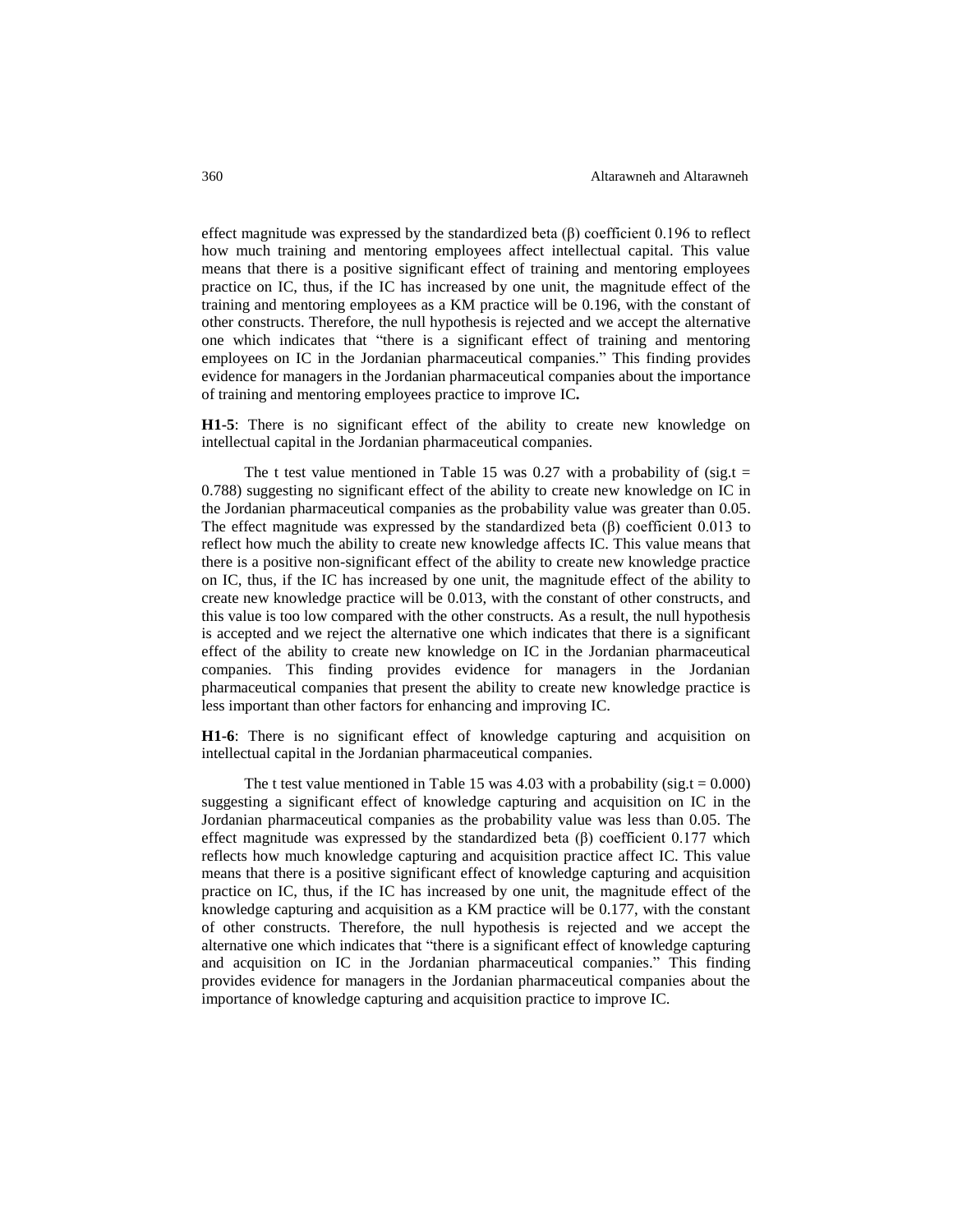#### **V. FINDINGS AND DISCUSSIONS**

#### **A. Findings Related to KMPs Adoption in Jordanian Pharmaceutical Firms**

This study aims first to determine to what extent pharmaceutical firms in Jordan adopt KMPs and recognize their importance. In order to achieve this objective, the researchers have recognized the means, standard deviations and the relative importance related to KMPs constructs in the Jordanian pharmaceutical companies as addressed by the participants of the study. As shown in Table 4, the overall KMPs in the Jordanian pharmaceutical companies mean is high 3.73 with standard deviation of 0.65 and relative importance of 74.6. These results are true since pharmaceutical companies are knowledge-based intensive companies. This shows the awareness of the management in these companies to the importance of KMPs to achieve a superior competitive position in the domestic and global market.

The results indicated that KM policies and strategies were the practices being most used as addressed by the respondents' answers as it ranked the first by a mean of 3.88. These results showed the agreement of all participants about the relative importance of KM strategies and policies. Most of the pharmaceutical companies in Jordan formulate effective KM strategies to improve their knowledge prosperity. Also, these results indicate that many pharmaceutical companies take into account the importance of the alliance strategies in order to gain more knowledge and experience. Moreover, many Jordanian pharmaceutical companies have clear work policies to retain experienced people and track competitors' strategies.

The ability to create new knowledge practice was the lowest practice addressed by the participants of the study as its mean was the least at 3.65 and 73.0 for SD ranked with a moderate level of importance. This result can justified from the relative importance of the item number one related to this construct which states that "The Company appraises employees' performance based on their knowledge competences" as the lowest practice being used as its mean was the least at 3.37 with 67.40 for the relative importance as addressed by the respondents of the study. Employees were less motivated to come up with new knowledge.

#### **B. Findings Related to IC Awareness in Jordanian Pharmaceutical Firms**

The study's second aim was to find out to what extent the Jordanian pharmaceutical companies are aware of the importance of IC. In order to achieve this objective, the researchers had recognized the means, standard deviations and the relative importance related to IC constructs (human capital, relational capital, and structural capital) in the Jordanian pharmaceutical companies as addressed by the participants of the study, as shown in Table 11. The overall IC in the Jordanian pharmaceutical companies, recognized by a mean of 3.70, reflects a high degree importance level as addressed by the participants of the study. These results are true since pharmaceutical companies are knowledge-based intensive companies, and these types of companies need to have high skilled and educated people with good experience. This can be figured out for the personal information analysis in Table 3 which indicates that the majority of workers in the managerial levels concentrated mainly in the categories that are still of a young age, which is characterized by the ability to tender and innovate, as the pharmaceutical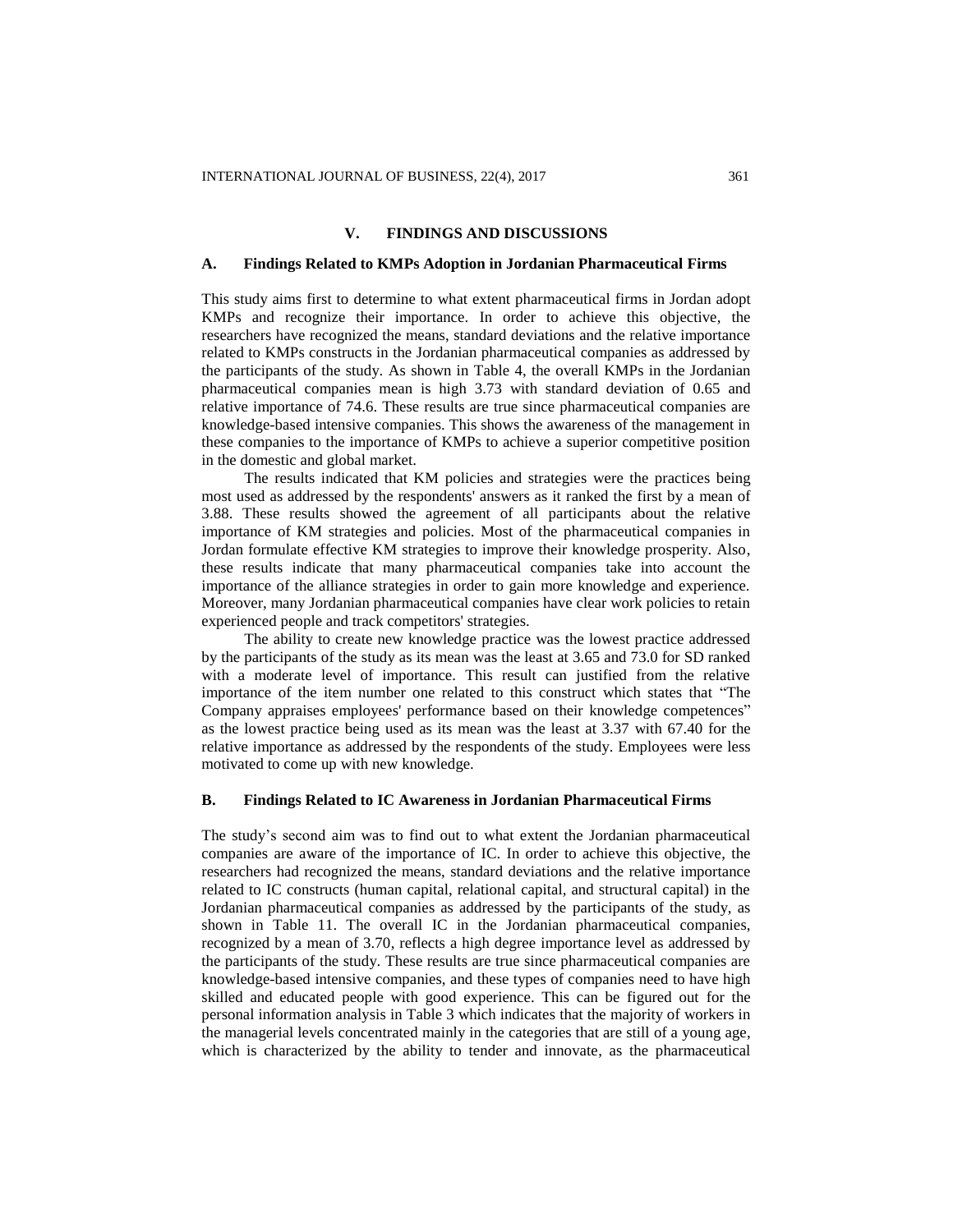industry is a knowledge-based industry. Also, Jordanian pharmaceutical companies seek to recruit a high degree of qualification for top and managerial levels, such as bachelor and master degree and above at 89.3%, with 79% of the participants having more than five years of experience. This shows the awareness of the management in these companies to the importance of managing IC effectively to achieve a superior competitive position in the domestic and global market.

The results indicated that structural capital was the IC being most used as addressed by the participants' answers as it ranked first by a mean of 3.73. These results showed the agreement of all participants about the relative importance of structural capital  $(RI = 74.60)$ . Most of the pharmaceutical companies in Jordan formulate effective strategies and procedures to manage their intellectual property rights (talents, patents, and brands) as a major asset for the company. Also, these results indicate that many pharmaceutical companies take into account the importance of having an easily accessible database. Moreover, many Jordanian pharmaceutical companies have clear procedures to support innovation and new ideas.

The relational capital was the lowest IC addressed by the participants of the study as its mean was the least at 3.67 which is too close to the high level as the scale was 3.68 – 5 high. However, the relative importance of the relational capital was the least at73.40. This result can be justified from the relative importance of item number 3 related to this construct which states that "The company gets customers' feedback to the final product before final release" and was the lowest item being used as its mean was the least at 3.57 with the least relative importance (RI=71.40) as addressed by the participants of the study. This result means that not all the pharmaceutical companies get feedback to the final products before final release.

## **C. Findings Related to Hypotheses Testing**

As a result shown in Table 15, the null hypothesis is rejected and the alternative one is accepted which indicates that "there is a significant effect of KMPs (communication and knowledge sharing, KM policies and strategies, a culture that encourages knowledge creating and sharing, training and mentoring employees, the ability to create new knowledge, and knowledge capturing and acquisition on IC). According to the table, the value of  $\mathbb{R}^2$  expresses the percentage of variation in the dependent variable (IC) that could be referred to as the independent variables (KMPs). According to this idea, KMPs explains a percentage of 79.20 % of the variance in IC. The value of calculated F equals 125.66 with the significant F equals  $0.000$  which is  $< 0.05$ . Therefore, KMPs constructs together have a significant positive effect on the IC capital in the Jordanian pharmaceutical companies. This result could be due to best understanding the benefits and importance of KM and KMPs by the managers of Jordanian pharmaceutical companies as one of the major drivers for improving and enhancing IC (human, relational, and structural capital).This assumption built upon the fact that KMPs plays a vital role and is recognized as essential activities for the processes of creating, improving, growing, enhancing, accumulating, and sustaining intellectual capital in all type of organizations in general and knowledge-based organizations in particular. KMPs is closely linked to the effective management of IC. However, managers of Jordanian pharmaceutical companies understand that effective KMPs contribute to IC gathering, creation and improvement. These findings are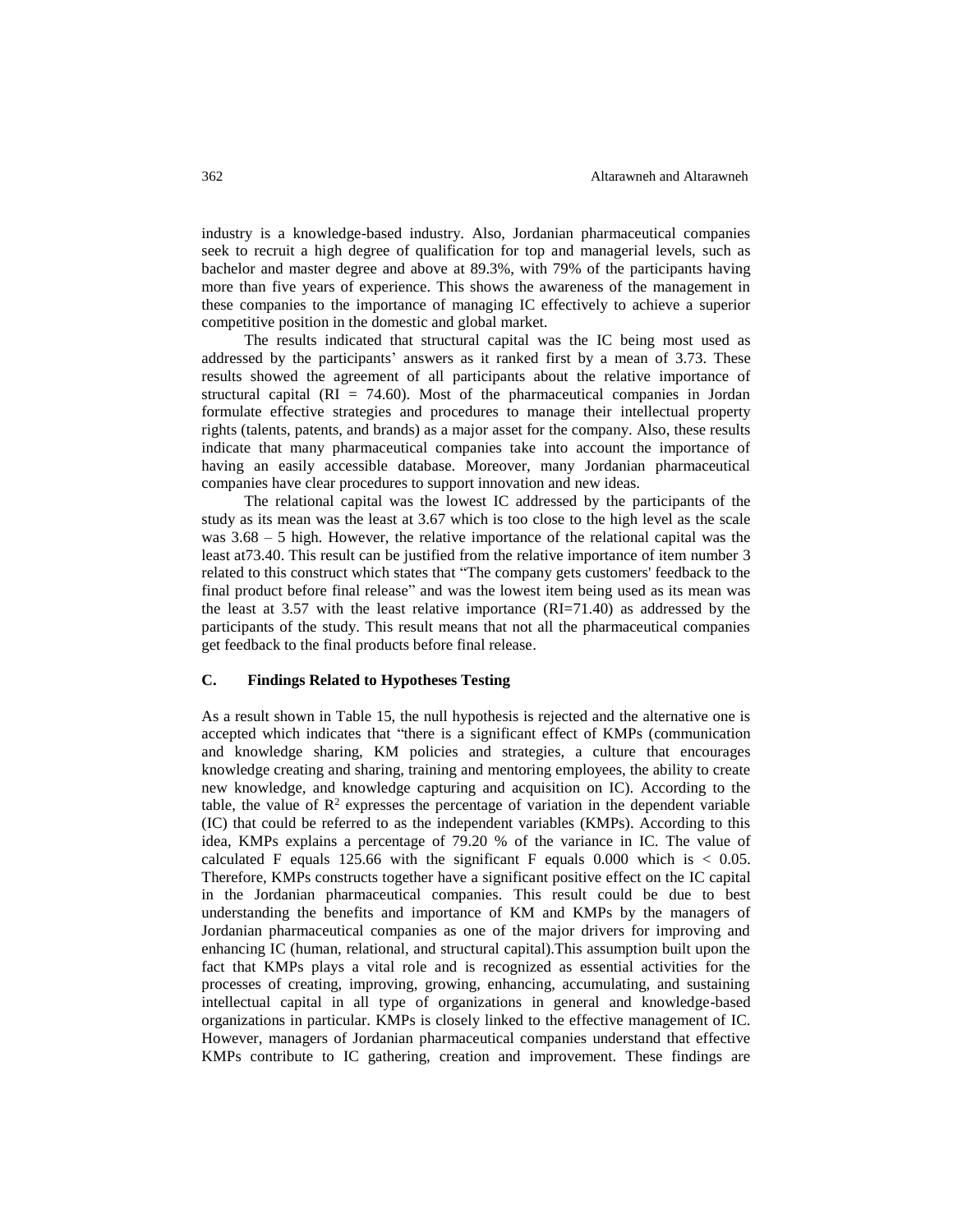consistent with the studies of Marr et al. (2003), Shih et al. (2010), Bontis (2000), and Saleim and Khalil (2011). They all agree that KMPs have a significant positive effect on IC. Also, they concluded that the strategic purpose of KMPs is to enhance IC and improve organizational performance and competitive position.

Moreover, the findings in Table 15 indicate that each of the KMPs constructs has its own effect on the IC. Communication and knowledge sharing, KM policies and strategies, a culture that encourages knowledge creating and sharing, training and mentoring employees, and knowledge capturing and acquisition, showed a significant positive effect on IC as their significant t was  $\leq 0.05$ , the magnitude of effects of these constructs on the dependent variable reflected from beta (β) coefficient as 0.211, 0.142, 0.345, 0.196 and 0.177. The only construct that had a positive non-significant effect on IC was the ability to create new knowledge with the results of  $β = 0.013$ , Sig. t = 0.788, where Sig. t was greater than 0.05. Therefore, the null hypothesis is accepted and we reject the alternative one which indicates that there is a significant effect of the ability to create new knowledge on IC in the Jordanian pharmaceutical companies at  $\alpha \leq 0.05$ level. This finding provides evidence for managers in the Jordanian pharmaceutical companies that presents the ability to create new knowledge practice is less important than other factors for enhancing and improving IC. This could be due to many reasons: not all the companies have a motivation and appraisal system; there is a low investment in the R&D; a lack of the relationships with the universities and research institutions; some of the companies do not have a culture that encourages innovative thinking and creativity; none of the companies have a Chief Knowledge Officer (CKO) in their structure. A CKO encourages employees to create new ideas and knowledge. Another reason is hidden behind the idea that most of the experts resist giving all the tacit knowledge they have in order to retain the power. These assumptions are consistent with the studies of Bontis (2004), Dewhurster and Navarro (2004), and Curado (2008).

## **VI. CONCLUSIONS**

The study aimed to examine the impact of KMPs (communication and knowledge sharing, knowledge management policies and strategies, a culture that encourages knowledge creating and sharing, training and mentoring employees, the ability to create new knowledge, and knowledge capturing and acquisition) on IC (human, relational and structural capital) in the Jordanian pharmaceutical companies. It also aims to examine the adoption of KMPs and IC awareness in the targeted companies.

The study addressed empirical evidence that has not been addressed before in the literature, more especially in the pharmaceutical industry in Jordan. The results showed that KMPs have a significant effect on IC. Accordingly, all the proposed hypotheses verified were accepted. It can be argued that managers at the Jordanian pharmaceutical companies were aware of the importance of KMPs as a tool to create, improve and retain IC in order to gain more success and superior competitive positions in the local and global market.

The main contribution of this research comes from the fact that it provides a better understanding of the concept of KMPs and IC. The research ascertains the importance of KMPs in the organization to enhance IC in order to gain sustainable success. It provides the first glance of how KMPs are best utilized to build and improve all the factors of IC. Moreover, this research adds more contributions through providing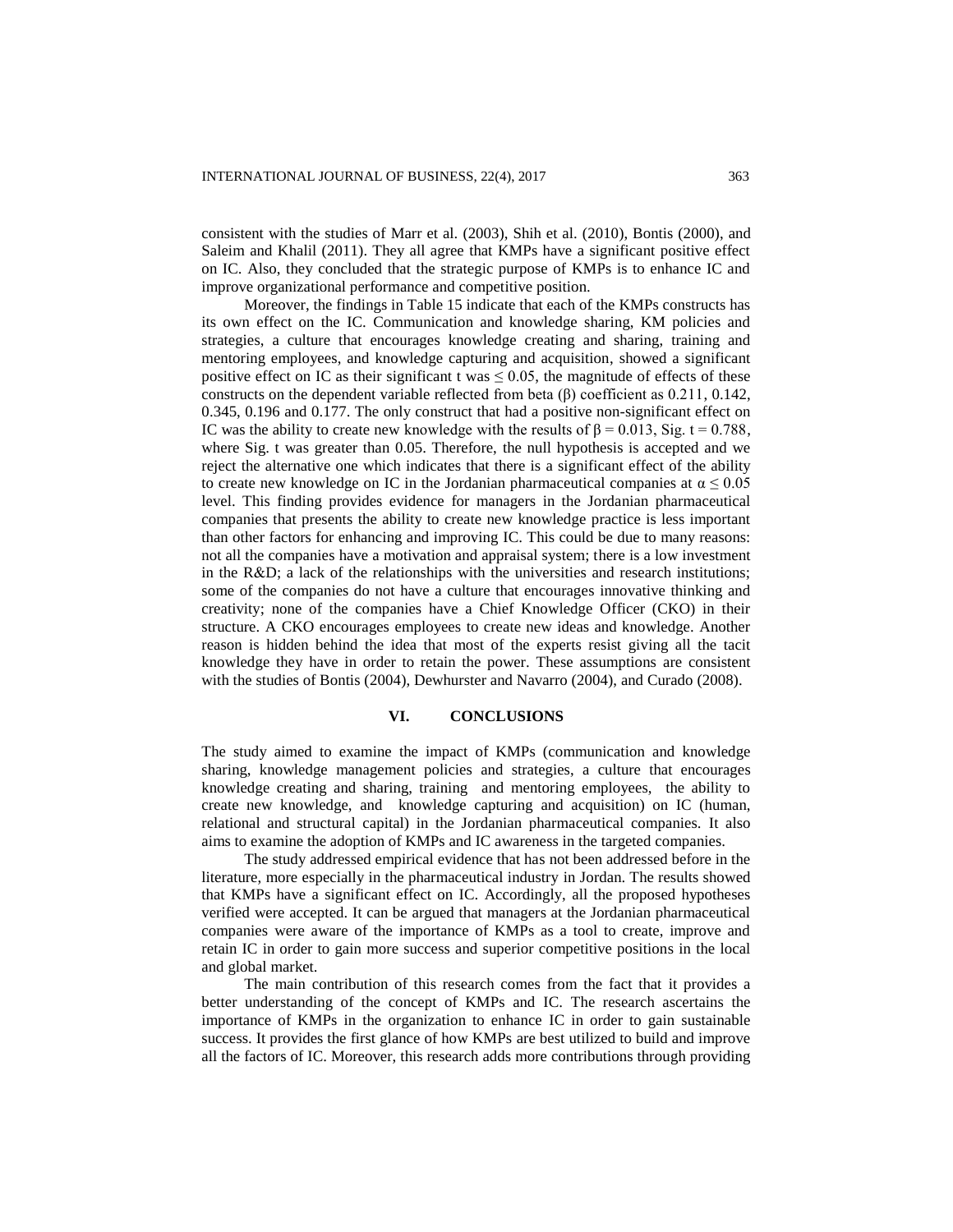theoretical taxonomies of the research's variables, as KMPs and IC drown from the related literature review and previous studies. These taxonomies include the dimensions and sub-dimensions for all the variables collected from different related studies. Other contributions to knowledge come from the distinguishing between KMPs and KM processes by reviewing the different definitions and presenting the dimensions KMPs as communication and knowledge sharing, KM policies and strategies, a culture that encourages knowledge creating and sharing, training and mentoring employees, the ability to create new knowledge, and knowledge capturing and acquisition. These dimensions were drawn from different studies related to the topic.

Based on the results, the research provided a set of recommendations that might be useful for managers and help organizations to improve their competitive position. Importantly, managers need to better understand how to evaluate, identify and manage knowledge resources efficiently and effectively to be best utilized for capturing new knowledge and improving employees' skills. Management in the Jordanian pharmaceutical companies should formulate an effective KM strategy. To gain success, these companies must provide effective formal and informal training and mentoring programs to improve employees' skills, experiences, and to provide them with new knowledge. Management should create a friendly culture with a civilized way of doing business to encourage employees to express their thoughts, encourage creativity and innovation, and facilitate knowledge sharing and transferring through formal and informal negotiations that play a crucial role in transferring tacit knowledge into explicit knowledge.

#### **REFERENCES**

- Andreeva, T., and A. Kianto, 2012, "Does Knowledge Management Really Matter? Linking Knowledge Management Practices, Competitiveness and Economic Performance," *Journal of Knowledge Management*, 16(4), 617-636.
- Argote, L., and P. Ingram, 2000, "Knowledge Transfer: A Basis for Competitive Advantage in Firms," *Organizational Behavior and Human Decision Processes*, 821,150-169.
- Baquero, T., and W. Schulte, 2007, "An Exploration of Knowledge Management Practices in Colombia," *The Journal of Information and Knowledge Management Systems*, 37(3), 368-386.
- Bicksler, J., and A.H. Chen, 1986, "An Economic Analysis of Interest Rate Swaps," *Journal of Finance*, 41, 645-655.
- Bontis, N., 1999, "Managing Organizational Knowledge by Diagnosing Intellectual Capital: Framing and Advancing the State of the Field," *International Journal of Technology Management*, 18(5), 433-62.
- Bontis, N., 2003, "Intellectual Capital Disclosure in Canadian Corporations," *Journal of Human Resource Costing and Accounting*,7(1), 9-20.
- Bontis, N., and F. Jacques, 2002, "Intellectual Capital ROI: A Causal Map of Human Capital Antecedents and Consequences, "*Journal of Intellectual Capital*, 3, 223- 247.
- Brooking, A., 1996, *Intellectual Capital: Core Asset for the Third Millennium Enterprise*. International Thompson Business Press, London.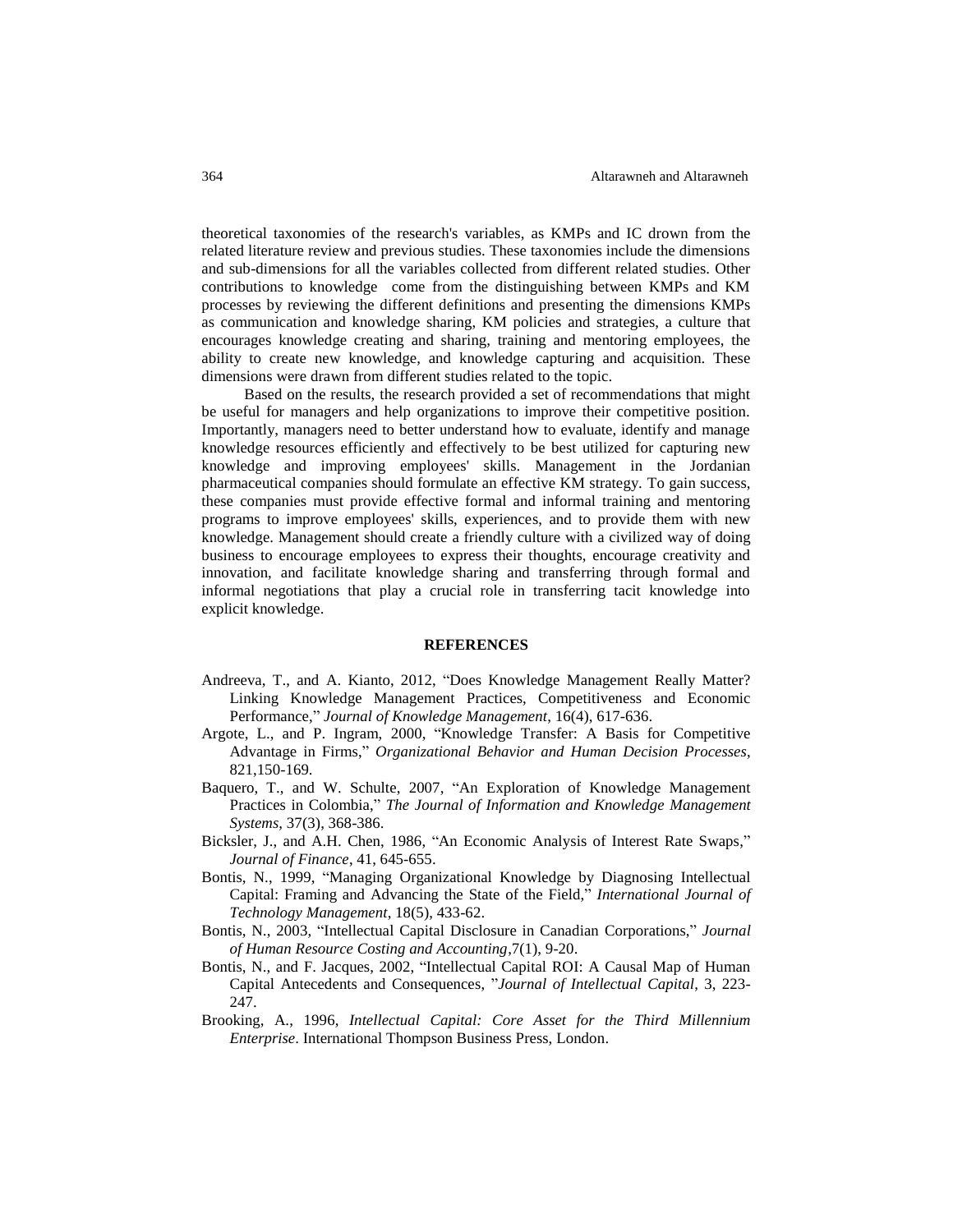- Chai, K., C. Yap, and X. Wang, 2010, "Network Closure's Impact on Firms' Competitive Advantage: The Mediating Roles of Knowledge Processes," *Journal of Engineering and Technology Management,* 28, 2–22.
- Chawla, D., and H. Joshi, 2010, "Knowledge Management Practices in Indian Industries: A Comparative Study," *Journal of Knowledge Management*, 14(5), 708-725.
- Chen, J., Z. Zhu, and H. Xie, 2004, "Measuring Intellectual Capital: A New Model and Empirical Study," *Journal of Intellectual Capital,* 5(1), 195-212.
- Chesebrough, D., 2006, "Knowledge Management: A Tool for SMEs to Enhance Competitiveness," *CACCI Journal*, 1, 5-14.
- Cormican, K. and D.A. O'Sullivan, 2003, "Collaborative Knowledge Management Tool for Product Innovation Management," *International Journal of Technology Management*, 26(1), 53-68.
- Curado, C. and N. Bontis, 2007, "Managing Intellectual Capital: The MIC Matrix," *International Journal of Knowledge and Learning*, 3(2), 316-28.
- Dalkir, K., 2005, *Knowledge Management in Theory and Practice,* Elsevier Butterworth–Heinemann, 30 Corporate Drive, Suite 400, Burlington, MA 01803, USA.
- Darroch, J., 2003, "Developing a Measure of Knowledge Management Behaviors and Practices," *Journal of Knowledge Management*, 7(5), 41-64.
- Davenport, T.H., D.W. Delong, and M.D. Beers, 1998, "Successful Knowledge Management Projects," *Sloan Management Review*, 39(2), 43-57.
- Delgado-Verde, M., G. Castro, and J. Navas-Lopez, 2011, "Organizational Knowledge Assets and Innovation Capability," *Journal of Intellectual Capital*, 12(1), 5-19.
- Edvardsson, I., and S. Durst, 2013, "The Benefits of Knowledge Management Practices in SMEs," *Procedia- Social Behavioral Sciences*, 81, 351-354.
- Edvardsson, I., and G. Oskarrsson, 2011, "Knowledge Management and Value Creation in Service Firms," *Measuring Business Excellence*, 15(4), 7-15.
- Egbu, O., S. Hari, and H. Renukappa, 2005, "Knowledge Management for Sustainable Competitiveness in Small and Medium Surveying Practices," *Structural Survey,* 23, 17-21.
- Fernandez, I., and R. Sabherwal, 2010, *Knowledge Management: Systems and Processes*. M. E. Sharpe, Inc., 80 Business Park Drive, Armonk, NY, USA.
- Fitz, J., 2000, *The ROI of Human Capital: Measuring the Economic Value of Employee Performance*. American Management Association, New York, NY.
- Freeze, R. and U. Kulkarni, 2007. "Knowledge Management Capability: Defining Knowledge Assets." *Journal of Knowledge Management,* 11(6), 94-109.
- Goel, A., G. Rana, and R. Rastogi, 2010, "Knowledge Management as a Process to Develop Sustainable Competitive Advantage," *South Asian Journal of Management*, 17(3).
- Grant, R.M., 1996, "Toward a Knowledge-Based Theory of the Firm," *Strategic Management Journal*, 17, 109-22.
- Gunasekaran, A., and W. Ngai, 2006, "Web-Based Learning: An Empirical Analysis," *International Journal of Information and Operations Management Education*, 1(4), 407-29.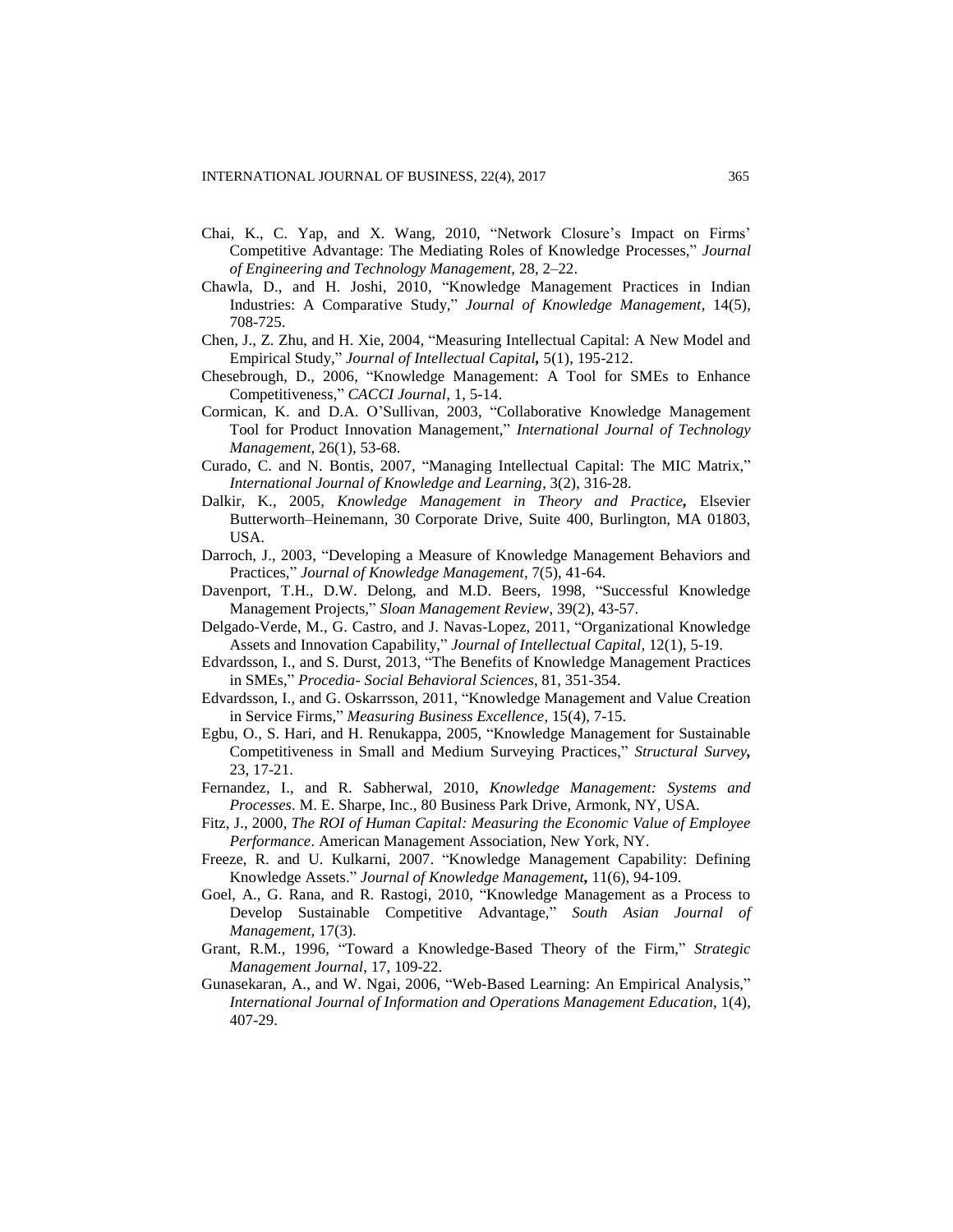- Halawi, L., J. Aronson, and R. McCarthy, 2005, "Resource-Based View of Knowledge Management for Competitive Advantage," *The Electronic Journal of Knowledge Management*, 3(2), 75-86.
- Hamza, S., 2008, "Competitive Advantage via a Culture of Knowledge Management: Transferring Tacit Knowledge Into Explicit," *Journal of Knowledge Management Practice*, 9(2).
- Hamzah, N., and M. Ismail, 2008, "The Importance of Intellectual Capital Management in the Knowledge-Based Economy," *Contemporary Management Research*, 4(3), 237-262.
- Islam, Z., H. Mahtab, and Z.Ahmad, 2008, "The Role of Knowledge Management Practices on Organizational Context and Organizational Effectiveness," *ABAC Journal*, 28(1), 42-53.
- Ismail, M., A. Domil, and A. Isa, 2013, "Managerial Competence, Relationship Quality and Competitive Advantage among SME Exporters," *Procedia-Social and Behavioral Sciences*, 115,138-146.
- Kamukama, N., 2013, "Intellectual Capital: Company's Invisible Source of Competitive Advantage," *Competitive Review: An International Business Journal*, 23(3), 260-283.
- Kasim, R., 2008, "The Relationship of Knowledge Management Practices, Competencies and the Organizational Performance of Government Departments in Malaysia," *World Academy of Science, Engineering and Technology,* 48,798-804.
- Laudon, K., and J. Laudon, 2010, *Management Information Systems*, 7<sup>th</sup> Edition, Pearson Education, Inc., Upper Saddle River, NJ, USA.
- Li, Y., M. Tarafdar, and S. Rao, 2011, "Collaborative Knowledge Management Practices: Theoretical Development and Empirical Analysis," *International Journal of Operations Management*, 32(4), 398-422.
- Lopez, S. and J. Alegre, 2012, "Information Technology Competency, Knowledge Processes and Firm Performance," *Industrial Management and Data Systems,* 112(4), 644-662.
- Marr, B., O. Gupta, S. Pike, and G. Roos, 2003, "Intellectual Capital and Knowledge Management Effectiveness," *Management Decision*, 41(8), 771-781.
- Moustaghfir, K., and G. Schiuma, 2013, "Knowledge, Learning, and Innovation: Research and Perspectives," *Journal of Knowledge Management*, 17(4), 495-510.
- Mu, J., G. Peng, and E. Love, 2008, "Interfirm Networks, Social Capital, and Knowledge Flow," *Journal of Knowledge Management*, 12(4), 86-100.
- Newell, S., M. Robertson, H. Scarbrough, and J. Swan, 2009, *Managing Knowledge Work and Innovation,* Palgrave Macmillan, Basingstoke, Hampshire.
- Nonaka, I., and H. Takeuchi, 1995, *The Knowledge-Creating Company: How Japanese Companies Create the Dynamics of Innovation*, Oxford University Press, Oxford.
- Nonaka, I., 2007, "The knowledge-Creating Company," *Harvard Business Review*, July-August, 162-171.
- OECD (Organization for Economic Co-Operation and Development), 2003, *Measuring Knowledge Management in the Business Sector*. OECD/Minister of Industry, Ottawa.
- Ooi, K., 2009, "TQM and Knowledge Management: Literature Review and Proposed Framework," *African Journal of Business Management*, 3(11), 633-643.